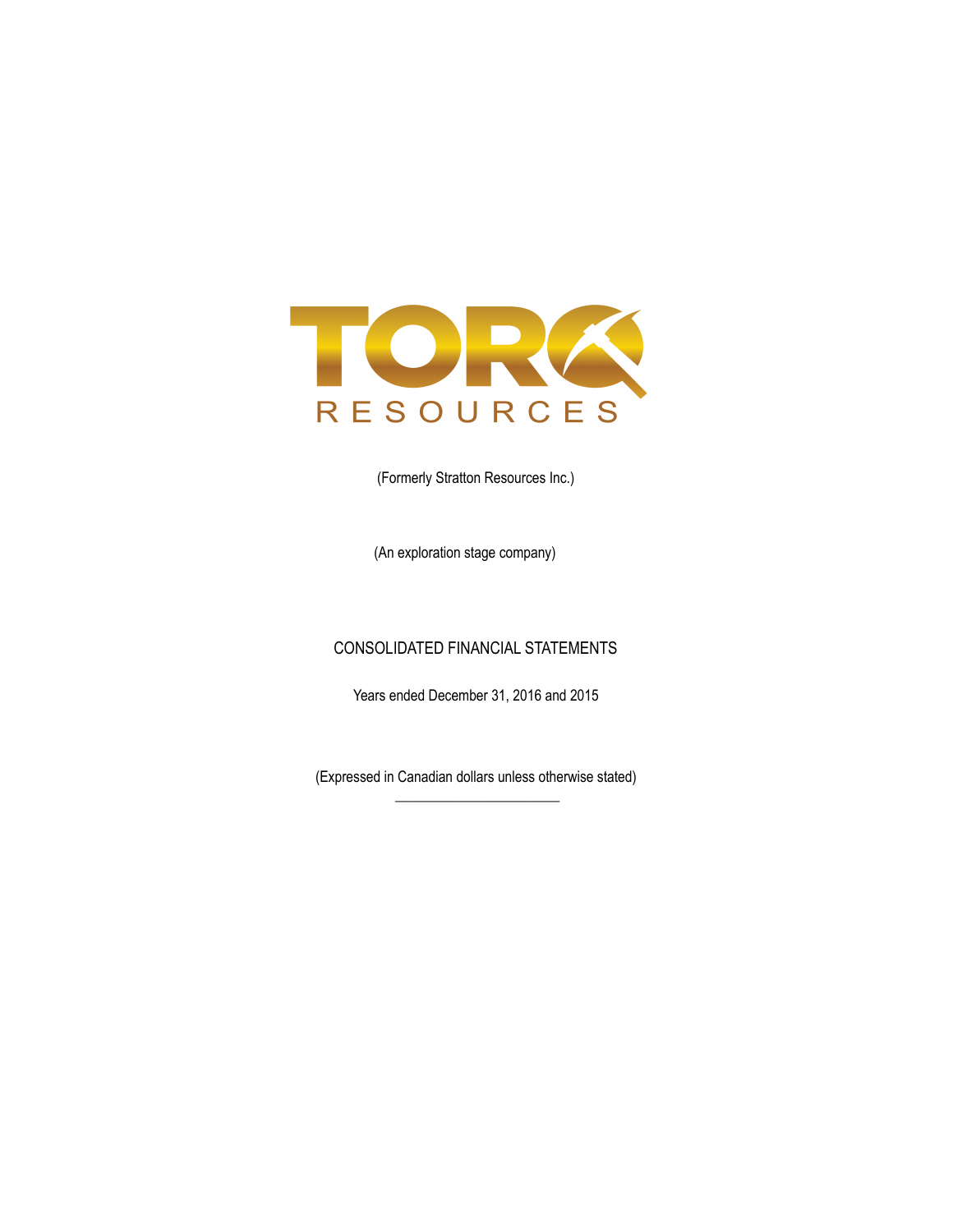# **Deloitte.**

2800 - 1055 Dunsmuir Street 4 Bentall Centre P.O. Box 49279 Vancouver BC V7X 1P4 Canada

Tel: (604) 640-3264 Fax: (604) 685-0395

## www.deloitte.ca **Independent Auditor's Report**

To the Shareholders of Torq Resources Inc. (formerly Stratton Resources Inc.)

We have audited the accompanying consolidated financial statements of Torq Resources Inc. (formerly Stratton Resources Inc.), which comprise the consolidated statements of financial position as at December 31, 2016 and 2015, and the consolidated statements of loss and comprehensive loss, consolidated statements of changes in equity and consolidated statements of cash flows for the years then ended, and a summary of significant accounting policies and other explanatory information.

#### **Management's Responsibility for the Consolidated Financial Statements**

Management is responsible for the preparation and fair presentation of these consolidated financial statements in accordance with International Financial Reporting Standards as issued by the International Accounting Standards Board, and for such internal control as management determines is necessary to enable the preparation of consolidated financial statements that are free from material misstatement, whether due to fraud or error.

#### **Auditor's Responsibility**

Our responsibility is to express an opinion on these consolidated financial statements based on our audits. We conducted our audits in accordance with Canadian generally accepted auditing standards. Those standards require that we comply with ethical requirements and plan and perform the audit to obtain reasonable assurance about whether the consolidated financial statements are free from material misstatement.

An audit involves performing procedures to obtain audit evidence about the amounts and disclosures in the consolidated financial statements. The procedures selected depend on the auditor's judgment, including the assessment of the risks of material misstatement of the consolidated financial statements, whether due to fraud or error. In making those risk assessments, the auditor considers internal control relevant to the entity's preparation and fair presentation of the consolidated financial statements in order to design audit procedures that are appropriate in the circumstances, but not for the purpose of expressing an opinion on the effectiveness of the entity's internal control. An audit also includes evaluating the appropriateness of accounting policies used and the reasonableness of accounting estimates made by management, as well as evaluating the overall presentation of the consolidated financial statements.

We believe that the audit evidence we have obtained in our audits is sufficient and appropriate to provide a basis for our audit opinion.

#### **Opinion**

In our opinion, the consolidated financial statements present fairly, in all material respects, the financial position of Torq Resources Inc. (formerly Stratton Resources Inc.) as at December 31, 2016 and 2015, and its financial performance and its cash flows for the years then ended in accordance with International Financial Reporting Standards as issued by the International Accounting Standards Board.

ELOITTE LLP

Chartered Professional Accountants April 28, 2017 Vancouver, Canada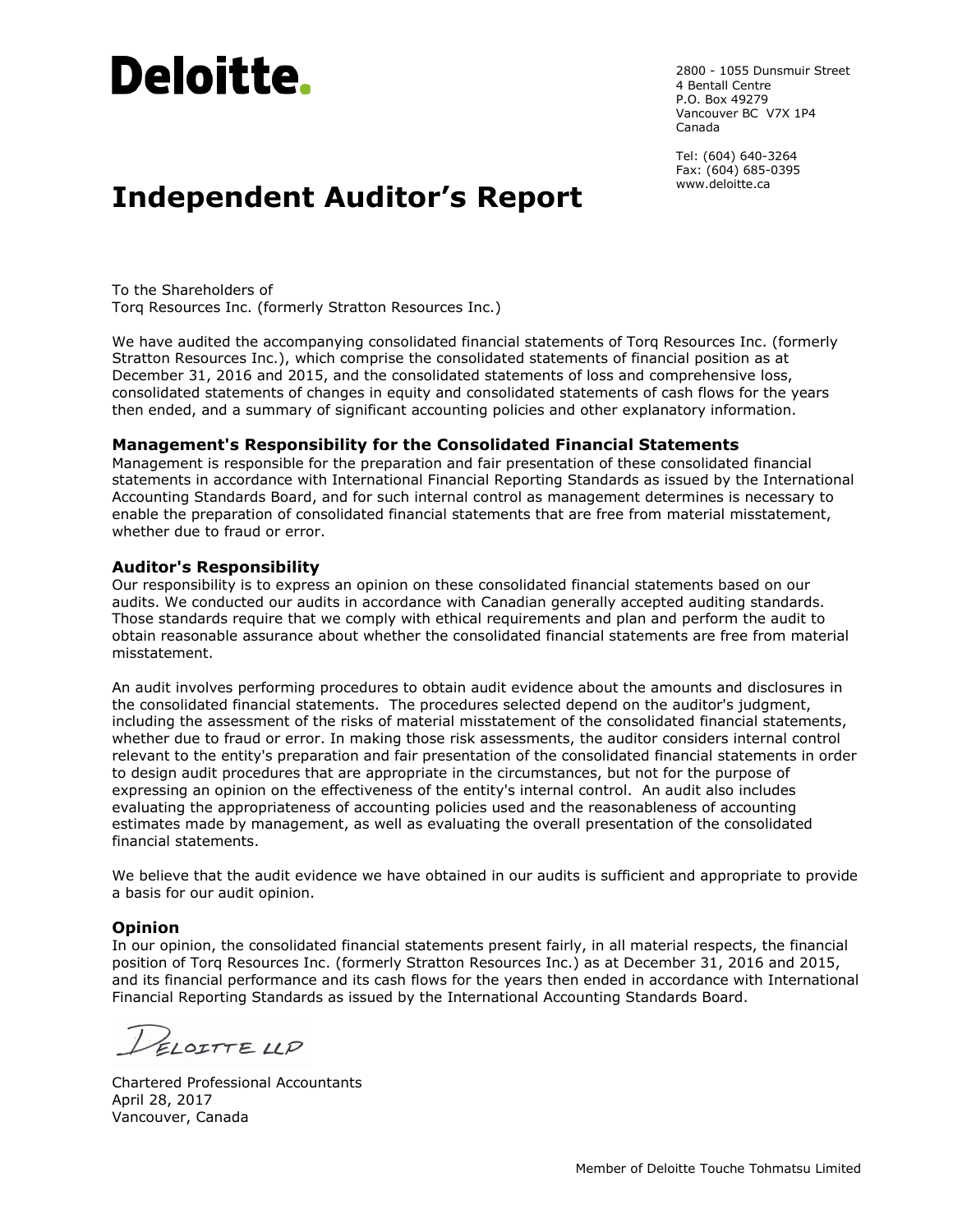**Consolidated Statements of Financial Position**

(Expressed in Canadian dollars)

|                                                   | As at December 31,<br>2016 |     | As at December 31,<br>2015 |
|---------------------------------------------------|----------------------------|-----|----------------------------|
|                                                   |                            |     |                            |
| <b>Assets</b>                                     |                            |     |                            |
| <b>Current assets:</b>                            |                            |     |                            |
| Cash                                              | \$<br>5,864,033 \$         |     | 215,521                    |
| Amounts receivable                                | 31,938                     |     | 1,097                      |
| Prepaid expenses and deposits (note 4)            | 281,494                    |     | 6,900                      |
| Deferred project acquisition costs                | 9,871                      |     |                            |
|                                                   | 6,187,336                  |     | 223,518                    |
| Non-current assets:                               |                            |     |                            |
| Mineral property interests (note 5)               | 605,232                    |     |                            |
| <b>Total assets</b>                               | \$<br>6,792,568            | -\$ | 223,518                    |
|                                                   |                            |     |                            |
| <b>Liabilities and Equity</b>                     |                            |     |                            |
| <b>Liabilities</b>                                |                            |     |                            |
| <b>Current liabilities:</b>                       |                            |     |                            |
| Accounts payable and accrued liabilities (note 9) | \$<br>633,673 \$           |     | 28,572                     |
| Note payable (note 9)                             |                            |     | 609,388                    |
|                                                   | 633,673                    |     | 637,960                    |
| Non-current liability:                            |                            |     |                            |
| Gecon financial liability (note 6)                | 218,472                    |     |                            |
|                                                   | 852,145                    |     | 637,960                    |
| <b>Equity</b>                                     |                            |     |                            |
| Share capital (note 7)                            | 36,103,136                 |     | 29,086,748                 |
| Share option and warrant reserve (note 8)         | 5,039,680                  |     | 5,039,680                  |
| Accumulated other comprehensive loss              | (1,024)                    |     |                            |
| Deficit                                           | (35, 201, 369)             |     | (34, 540, 870)             |
|                                                   | 5,940,423                  |     | (414, 442)                 |
| <b>Total liabilities and equity</b>               | \$<br>6,792,568            | \$  | 223,518                    |

Subsequent event (note 16)

Approved on behalf of the Board of Directors:

| "Shawn Wallace" | "Steve   |
|-----------------|----------|
| Director        | Director |

 *"Shawn Wallace" "Steve Cook"*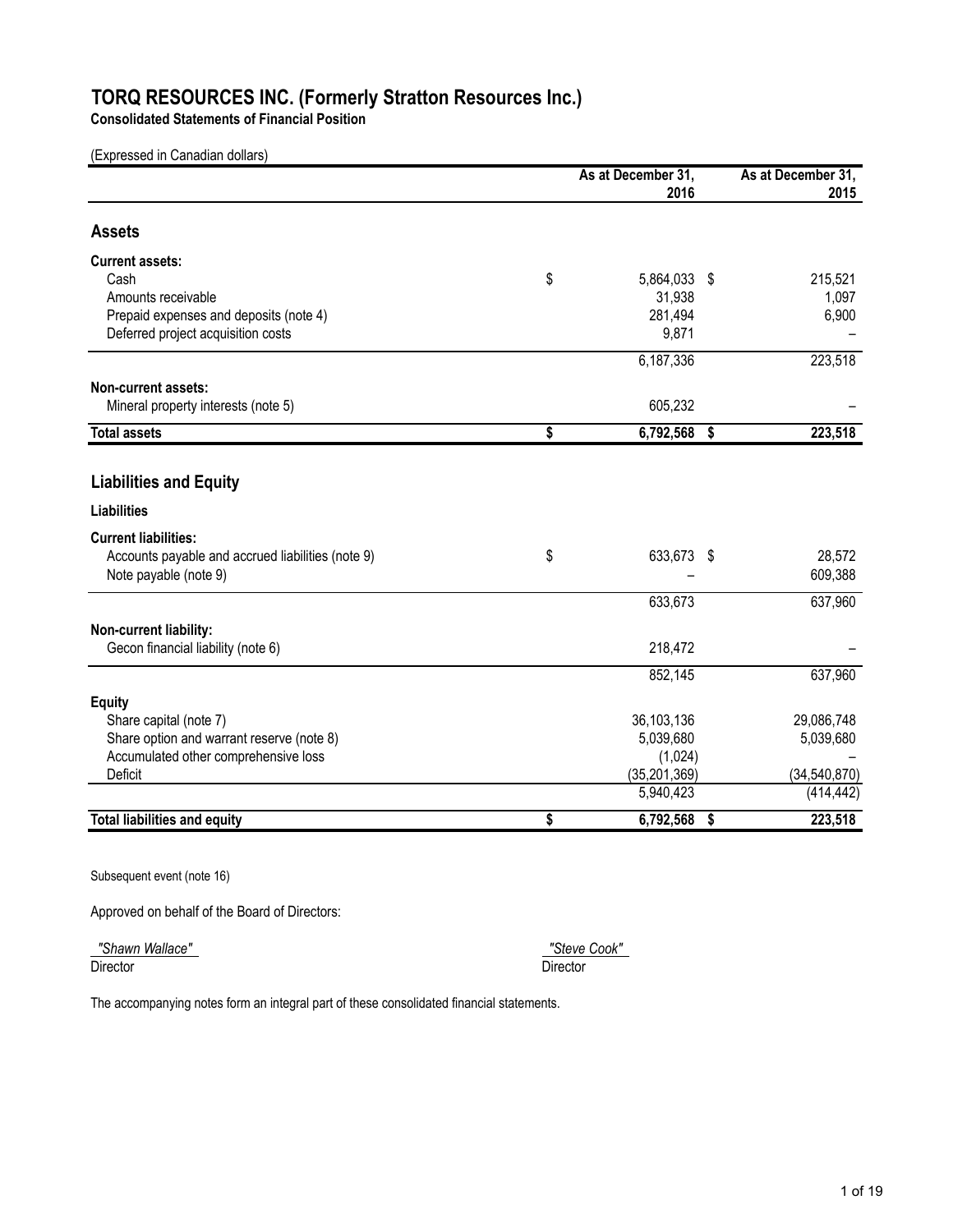**Consolidated Statements of Loss and Comprehensive Loss**

(Expressed in Canadian dollars, except share amounts)

|                                                                             | Year ended December 31, |            |  |            |
|-----------------------------------------------------------------------------|-------------------------|------------|--|------------|
|                                                                             |                         | 2016       |  | 2015       |
| <b>Administration expenses:</b>                                             |                         |            |  |            |
| Consulting fees, directors' fees, wages and benefits                        | \$                      | 50,794 \$  |  | 43,378     |
| Legal and professional fees                                                 |                         | 35,639     |  | 31,934     |
| Regulatory, transfer agent and shareholder information                      |                         | 22,707     |  | 21,372     |
| Office and administration                                                   |                         | 63,633     |  | 34,687     |
| Travel, marketing and investor relations                                    |                         | 1,760      |  | 1,613      |
| Bank charges                                                                |                         | 2,416      |  | 1,311      |
|                                                                             |                         | 176,949    |  | 134,295    |
| Other expenses (income):                                                    |                         |            |  |            |
| Interest and other income                                                   |                         | (10, 872)  |  | (1,714)    |
| Project evaluation costs                                                    |                         | 246,484    |  | 3,690      |
| Gecon startup costs (note 6)                                                |                         | 245,935    |  |            |
| Impairment of mineral property interest (note 5 (b))                        |                         |            |  | 325,334    |
| Foreign exchange loss (gain)                                                |                         | 2,003      |  | (1,248)    |
|                                                                             |                         | 483,550    |  | 326,062    |
| Loss for the year                                                           |                         | 660,499    |  | 460,357    |
| Other comprehensive loss, net of tax                                        |                         |            |  |            |
| Items that may be reclassified subsequently to profit or loss:              |                         |            |  |            |
| Unrealized currency loss on translation of foreign operations               |                         | 1,024      |  |            |
| Other comprehensive loss for the year                                       |                         | 1,024      |  |            |
|                                                                             |                         |            |  |            |
| Total comprehensive loss for the year                                       | \$                      | 661,523 \$ |  | 460,357    |
| Basic and diluted loss per share                                            | \$                      | $0.02$ \$  |  | 0.01       |
|                                                                             |                         |            |  |            |
| Weighted average number of common shares outstanding<br>(basic and diluted) |                         | 43,472,109 |  | 36,724,164 |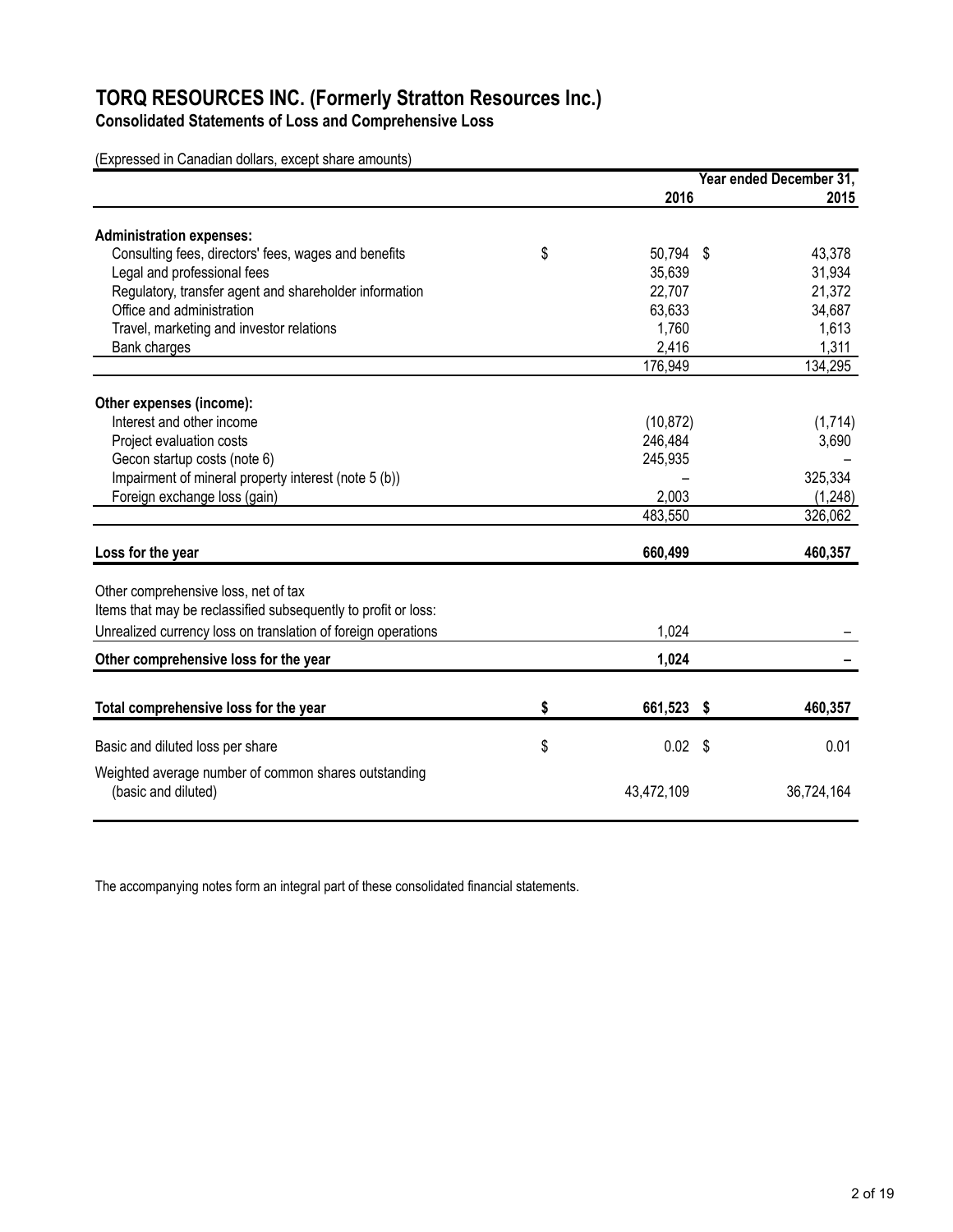**Consolidated Statements of Changes in Equity**

#### (Expressed in Canadian dollars, except share amounts)

|                                                                                  | Number of shares  | Share capital             | Share option and | Accumulated other                 | <b>Deficit</b>                  | Total                |
|----------------------------------------------------------------------------------|-------------------|---------------------------|------------------|-----------------------------------|---------------------------------|----------------------|
|                                                                                  |                   |                           | warrant reservel | comprehensive loss                |                                 |                      |
| Balance at December 31, 2014<br>Net loss and comprehensive loss for the year     | $36,724,164$ \ \$ | $29,086,748$   \$         | $5,039,680$   \$ | $\qquad \qquad \blacksquare$<br>- | $(34,080,513)$ \$<br>(460, 357) | 45,915<br>(460, 357) |
| Balance at December 31, 2015                                                     | 36,724,164        | $29,086,748$   \$<br>- \$ | $5,039,680$   \$ | $\qquad \qquad \blacksquare$      | $(34, 540, 870)$ \$             | (414, 442)           |
| Tota comprehensive loss for the year                                             |                   |                           |                  | (1,024)                           | (660, 499)                      | (661, 523)           |
| Proceeds from private placement, net of<br>share issue costs (note 7 (b))        | 20,000,000        | 6,956,388                 |                  |                                   |                                 | 6,956,388            |
| Shares issued for acquisition of mineral<br>property - Newfoundland (note 7 (b)) | 100,000           | 60,000                    | -                | -                                 |                                 | 60,000               |
| Balance at December 31, 2016                                                     | 56,824,164        | $36,103,136$   \$<br>- \$ | $5,039,680$   \$ | $(1,024)$ \$                      | $(35,201,369)$ \$               | 5,940,423            |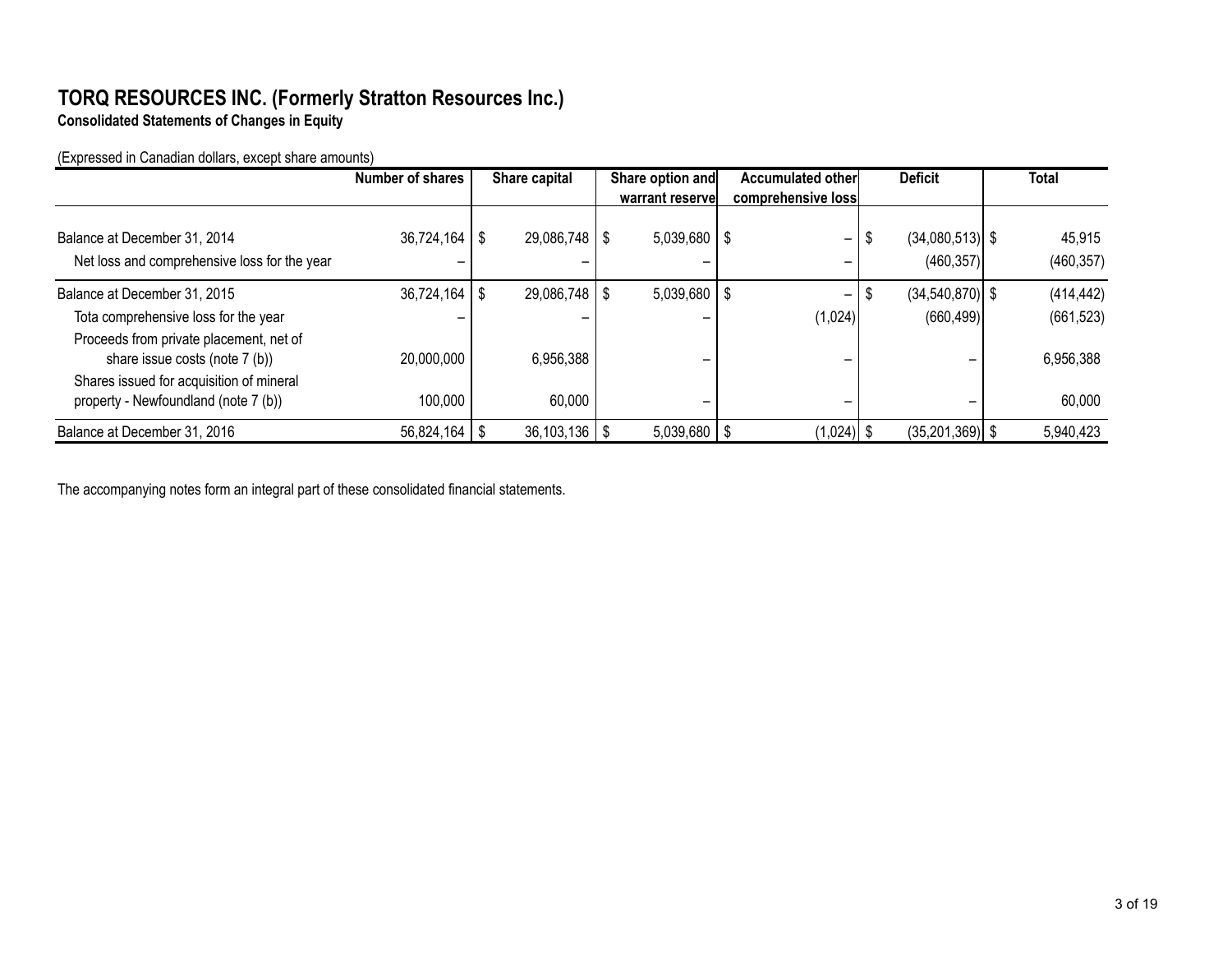**Consolidated Statements of Cash Flows**

(Expressed in Canadian dollars)

|                                                        | Year ended December 31, |    |            |
|--------------------------------------------------------|-------------------------|----|------------|
|                                                        | 2016                    |    | 2015       |
| Cash (used in) provided by:                            |                         |    |            |
| <b>Operating activities:</b>                           |                         |    |            |
| Net loss and comprehensive loss for the year           | \$<br>(660, 499)        | \$ | (460, 357) |
| Items not involving cash:                              |                         |    |            |
| Gecon startup costs (note 6)                           | 218,472                 |    |            |
| Unrealized foreign exchange loss (gain)                | (1,598)                 |    | (1, 290)   |
| Interest income                                        | (10, 872)               |    | (1,714)    |
| Impairment of mineral property interest (note 5)       |                         |    | 325,334    |
| Changes in non-cash working capital:                   |                         |    |            |
| Amounts receivable                                     | (30, 860)               |    | 4,706      |
| Prepaid expenses and deposits                          | (274, 594)              |    | (21)       |
| Accounts payable and accrued liabilities               | 312,195                 |    | 6,454      |
| Cash used in operating activities                      | (447, 756)              |    | (126, 888) |
| Investing activities:                                  |                         |    |            |
| Exploration and evaluation expenditures                | (251, 700)              |    | (10, 035)  |
| Deferred project acquisition costs                     | (10,019)                |    |            |
| Interest received                                      | 10,872                  |    | 1,714      |
| Cash used in investing activities                      | (250, 847)              |    | (8, 321)   |
| <b>Financing activities:</b>                           |                         |    |            |
| Repayment of note payable (note 9)                     | (609, 388)              |    |            |
| Shares issued for cash, net of issuance costs (note 7) | 6,956,388               |    |            |
| Cash provided by financing activities                  | 6,347,000               |    |            |
|                                                        |                         |    |            |
| Effect of foreign exchange rate changes on cash        | 115                     |    | 1,290      |
| Increase (decrease) in cash                            | 5,648,512               |    | (133, 919) |
| Cash, beginning of the year                            | 215,521                 |    | 349,440    |
| Cash, end of the year                                  | \$<br>5,864,033         | \$ | 215,521    |

Supplemental cash flow information (note 11)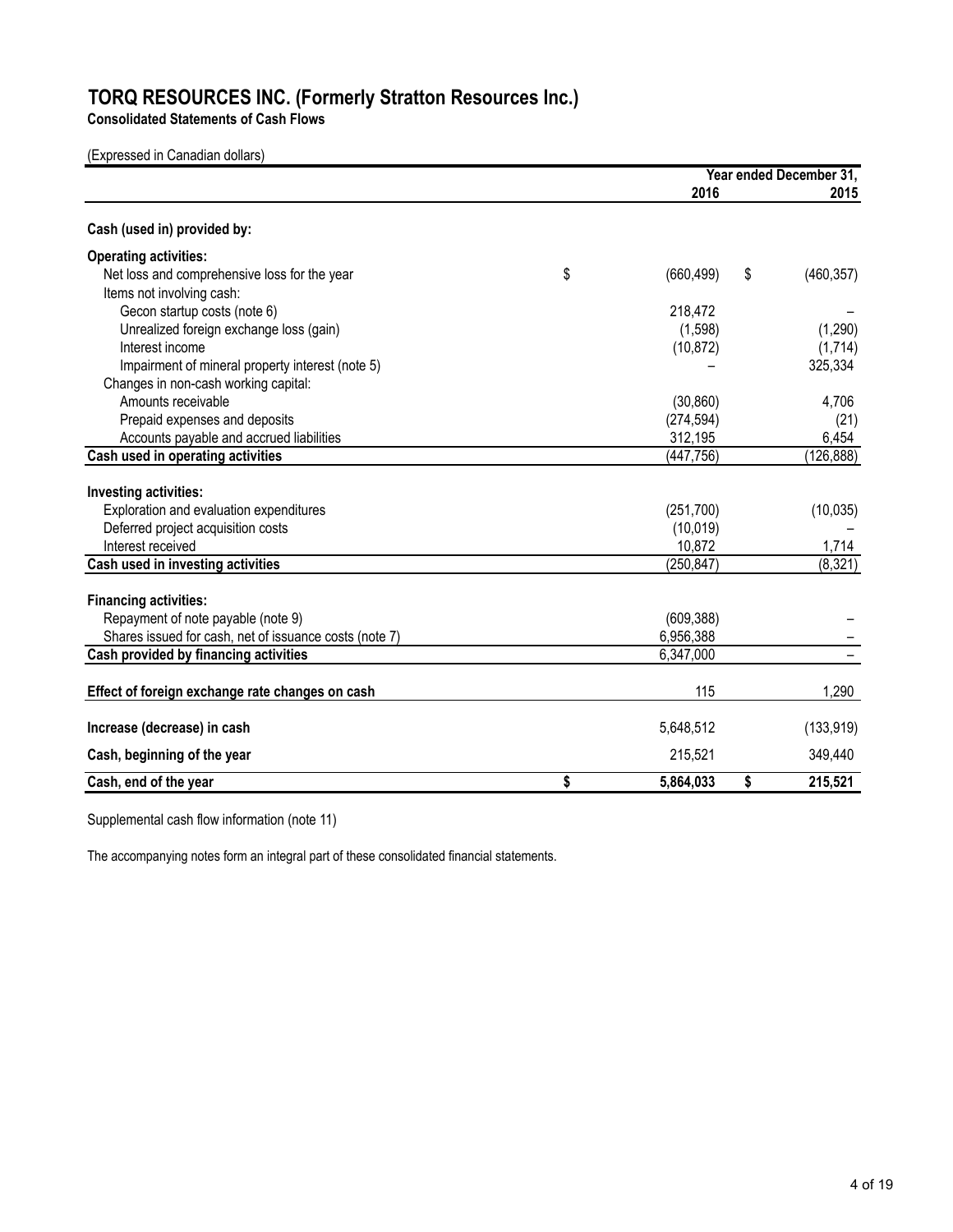#### Years ended December 31, 2016 and 2015

#### **1. Corporate information**

Torq Resources Inc. (formerly known as Stratton Resources Inc.) (the "Company" or "Torq") is incorporated under the Business Corporations Act (British Columbia) and is listed on the TSX Venture Exchange ("the Exchange") as a Tier 2 mining issuer. The Company changed its name to Torq Resources Inc. effective March 15, 2017 and its shares trade under the symbol TORQ.V.

The Company and its subsidiaries are principally engaged in the acquisition, exploration, and development of mineral property interests in North America and Europe. The Company has not yet determined whether its mineral property interests contain economically recoverable mineral reserves. The Company's continuing operations and the underlying value and recoverability of the amounts shown for mineral property interests are entirely dependent upon the existence of economically recoverable mineral reserves, the ability of the Company to obtain the necessary financing to complete the exploration and development of its mineral property interests, obtaining the necessary mining permits, and on future profitable production or the proceeds from the disposition of the exploration and evaluation assets.

The head office and principal address of the Company is located at 1199 Hastings Street, Suite 600, Vancouver, British Columbia, V6E 3T5, Canada.

#### **2. Basis of presentation**

(a) Statement of compliance

These consolidated financial statements have been prepared in accordance with International Financial Reporting Standards ("IFRS") as issued by the International Accounting Standards Board ("IASB"), effective for financial year ended December 31, 2016. IFRS include International Accounting Standards ("IAS") and interpretations issued by the IFRS Interpretations Committee ("IFRIC").

These consolidated financial statements were approved and authorized for issuance by the Board of Directors of the Company on April 28, 2017.

(b) Basis of preparation and consolidation

These consolidated financial statements have been prepared on a historical cost basis, with the exception of the Gecon financial liability, which is measured at fair value (note 6).

The Company's functional currency is the Canadian dollar, which is also the Company's presentation currency. These consolidated financial statements are presented in Canadian dollars, unless otherwise noted. Amounts in these financial statements denominated in Euros are denoted as EUR.

The consolidated financial statements include the financial statements of the Company and its subsidiaries as follows:

| Subsidiary                       | <b>Place of</b> | Functional | <b>Beneficial Interest</b> |
|----------------------------------|-----------------|------------|----------------------------|
|                                  | incorporation   | Currency   |                            |
| Stratton Resources (Canada) Ltd. | BC. Canada      | CAD        | 100%                       |
| Gecon OOD (note 6)               | <b>Bulgaria</b> | EUR        | 100%                       |

Subsidiaries are fully consolidated from the date on which control is transferred to the Company. They are deconsolidated from the date that control ceases. Control exists when the Company has power over an investee, exposure or rights, to variable returns from its involvement with the investee and the ability to use its power over the investee to affect the amount of the Company's returns.

Intercompany balances and transactions have been eliminated on consolidation.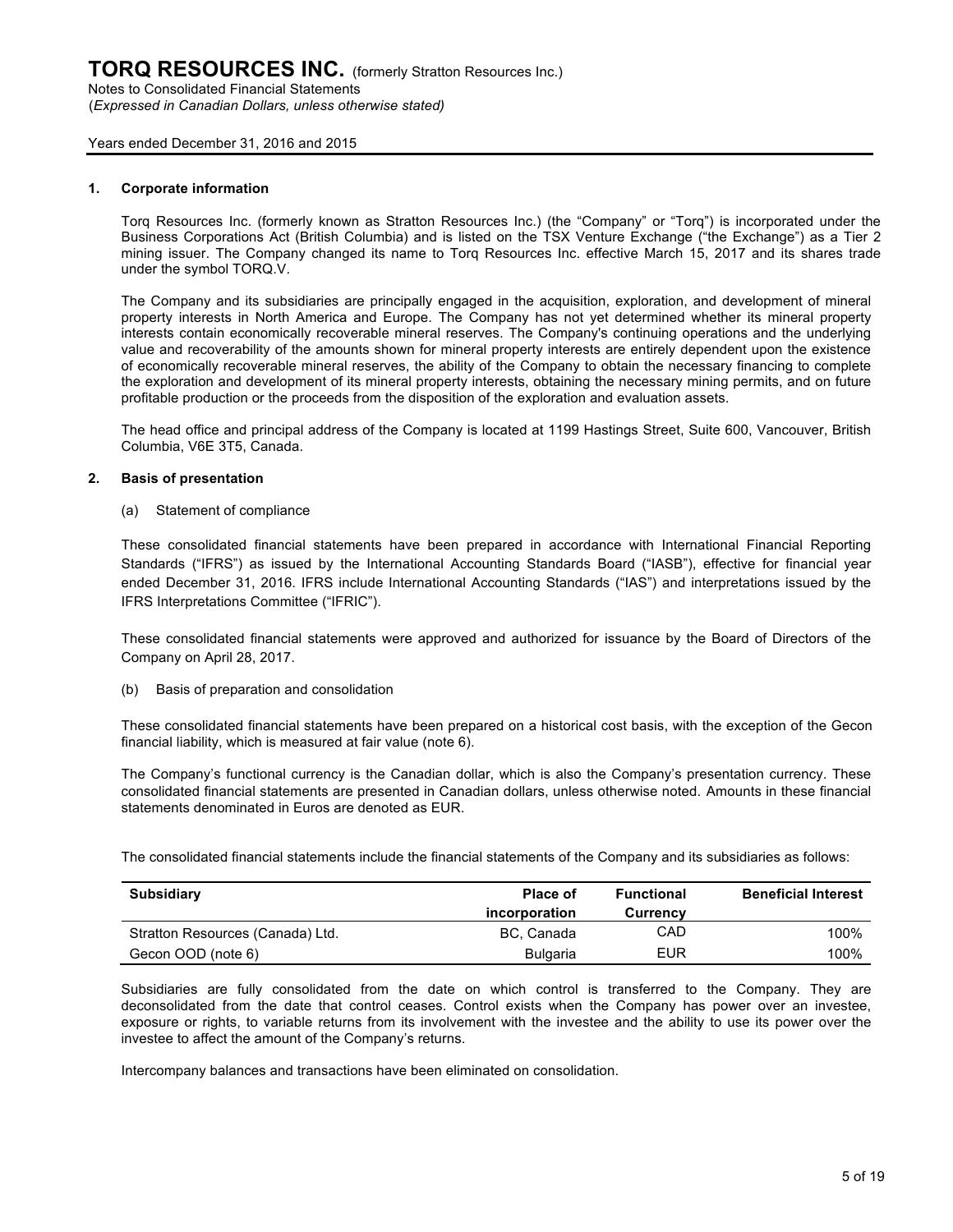Notes to Consolidated Financial Statements (*Expressed in Canadian Dollars, unless otherwise stated)*

#### Years ended December 31, 2016 and 2015

#### **2. Basis of presentation (continued)**

(c) Critical accounting judgments and estimates

The preparation of the financial statements in conformity with IFRS requires management to select accounting policies and make estimates and judgments that may have a significant impact on the consolidated financial statements. Estimates are continuously evaluated and are based on management's experience and expectations of future events that are believed to be reasonable under the circumstances. Actual outcomes may differ from these estimates.

Critical judgments exercised in applying accounting policies, apart from those involving estimates, that have the most significant effect on the amounts recognized in the consolidated financial statements are as follows:

i. Functional currency

The functional currency for each of the Company's subsidiaries is the currency of the primary economic environment in which the entity operates. Determination of functional currency may involve certain judgments to determine the primary economic environment and the Company reconsiders the functional currency of its entities if there is a change in events and conditions that determined the primary economic environment.

ii. Economic recoverability and probability of future economic benefits of mineral property interests

Management has determined that exploration and evaluation of mineral properties and related costs incurred, which have been recognized on the consolidated statements of financial position, are economically recoverable. Management uses several criteria in its assessments of economic recoverability and probability of future economic benefit including geological data, scoping studies, accessible facilities, and existing and future permits.

iii. Indications of impairment of assets

Impairment testing is done at the cash generating unit level and judgment is involved in assessing whether there is any indication that an asset or a cash generating unit may be impaired. The assessment of the impairment indicators involves the application of a number of significant judgments and estimates to certain variables, including metal price trends, exploration plans for properties and the results of exploration and evaluation to date.

iv. Financial instruments

Financial assets and liabilities are classified upon initial recognition to various categories. The classification determines the method by which the financial instruments are measured on the statement of financial position subsequent to initial recognition and how changes in value are recorded. The classification may require the Company to make certain judgments, taking into account management's intention of the use of the financial instruments.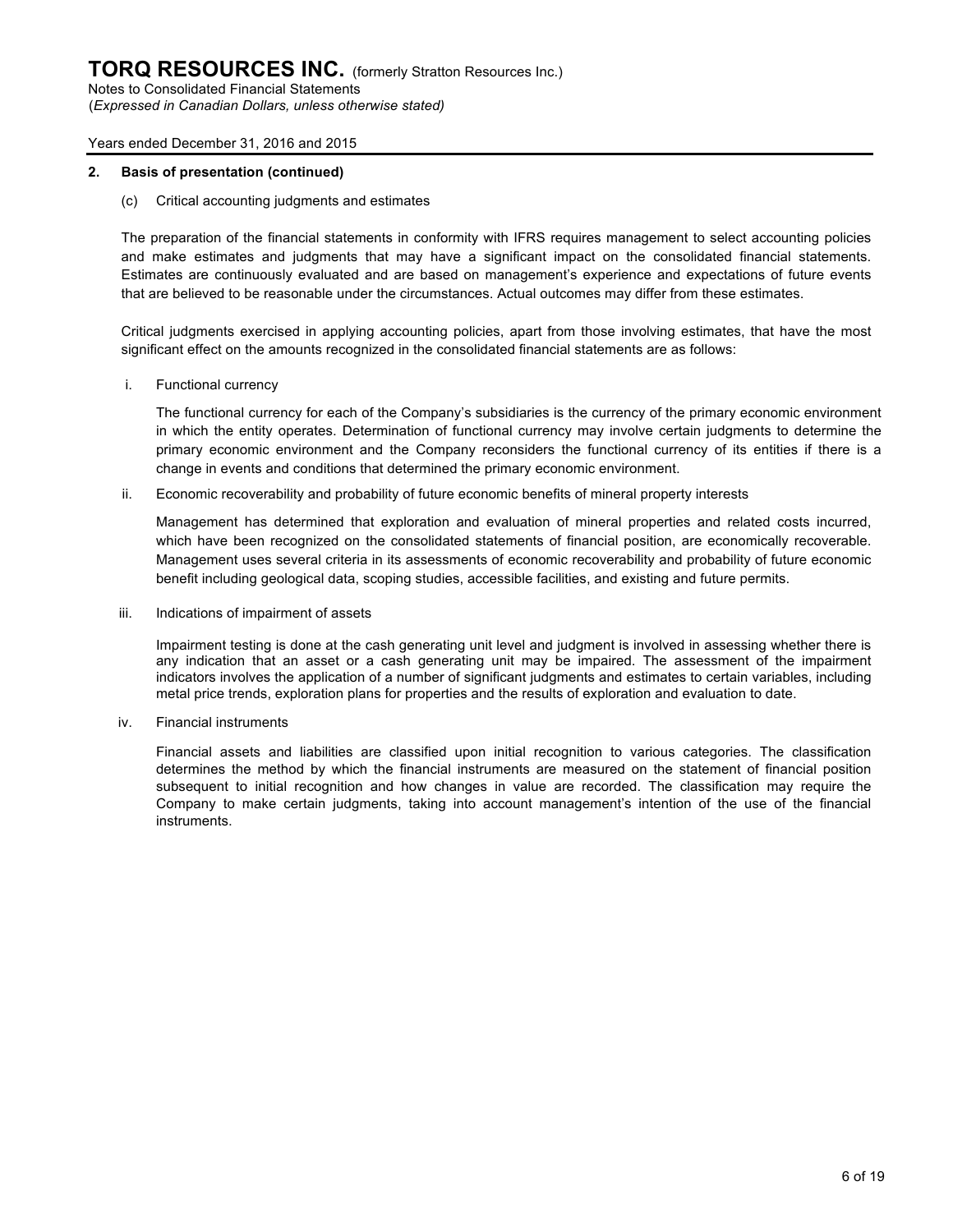Notes to Consolidated Financial Statements (*Expressed in Canadian Dollars, unless otherwise stated)*

#### Years ended December 31, 2016 and 2015

#### **2. Basis of presentation (continued)**

(c) Critical accounting judgments and estimates (continued)

Key sources of estimation uncertainty that have a significant risk of causing a material adjustment to the carrying amounts of assets and liabilities are:

i. Provisions

Provisions recognized in the financial statements involve judgments on the occurrence of future events, which could result in a material outlay for the Company. In determining whether an outlay will be material, the Company considers the expected future cash flows based on facts, historical experience and probabilities associated with such future events. Uncertainties exist with respect to estimates made by management and as a result, the actual expenditure may differ from amounts currently reported.

ii. Taxation

The provision for income taxes and composition of income tax assets and liabilities require management's judgment. The application of income tax legislation also requires judgments in order to interpret the various legislation and apply those findings to the Company's transactions.

Management judgment and estimates are required in assessing whether deferred tax assets and certain deferred tax liabilities are recognized in the consolidated balance sheet. Judgments are made as to whether future taxable profits will be available in order to recognize certain deferred tax assets. Assumptions about the generation of future taxable profits depend on management's estimates of future cash flows. These depend on estimates of future production and sales volumes, commodity prices, reserves, operating costs, and other capital management transactions. These judgments and assumptions are subject to risk and uncertainty, therefore there is a possibility that changes in circumstances will alter expectations, which may impact the amount of deferred tax assets and deferred tax liabilities recognized on the consolidated balance sheet and the benefit of other tax losses and temporary differences not yet recognized.

iii. Valuation of financial instruments

Financial instrument estimates are based on either unadjusted quoted prices in active markets or direct or indirect observable inputs in accordance with the definitions of the financial instruments.

iv. Deferred tax assets and liabilities

Management judgment and estimates are required in assessing whether deferred tax assets and deferred tax liabilities are recognized in the consolidated statements of financial position. Judgments are made as to whether future taxable profits will be available in order to recognize deferred tax assets. Assumptions about the generation of future taxable profits depend on management's estimates of future cash flows. These depend on estimates of future production and sales volumes, commodity prices, reserves, operating costs, and other capital management transactions. These judgments and assumptions are subject to risk and uncertainty and changes in circumstances may alter expectations, which may impact the amount of deferred tax assets and deferred tax liabilities recognized on the consolidated statements of financial position and the benefit of other tax losses and temporary differences not yet recognized.

#### **3. Summary of significant accounting policies**

(a) Foreign currency translation

The financial statements of the Company and each of its subsidiaries are prepared in its functional currency determined on basis of the primary economic environment in which such entities operate.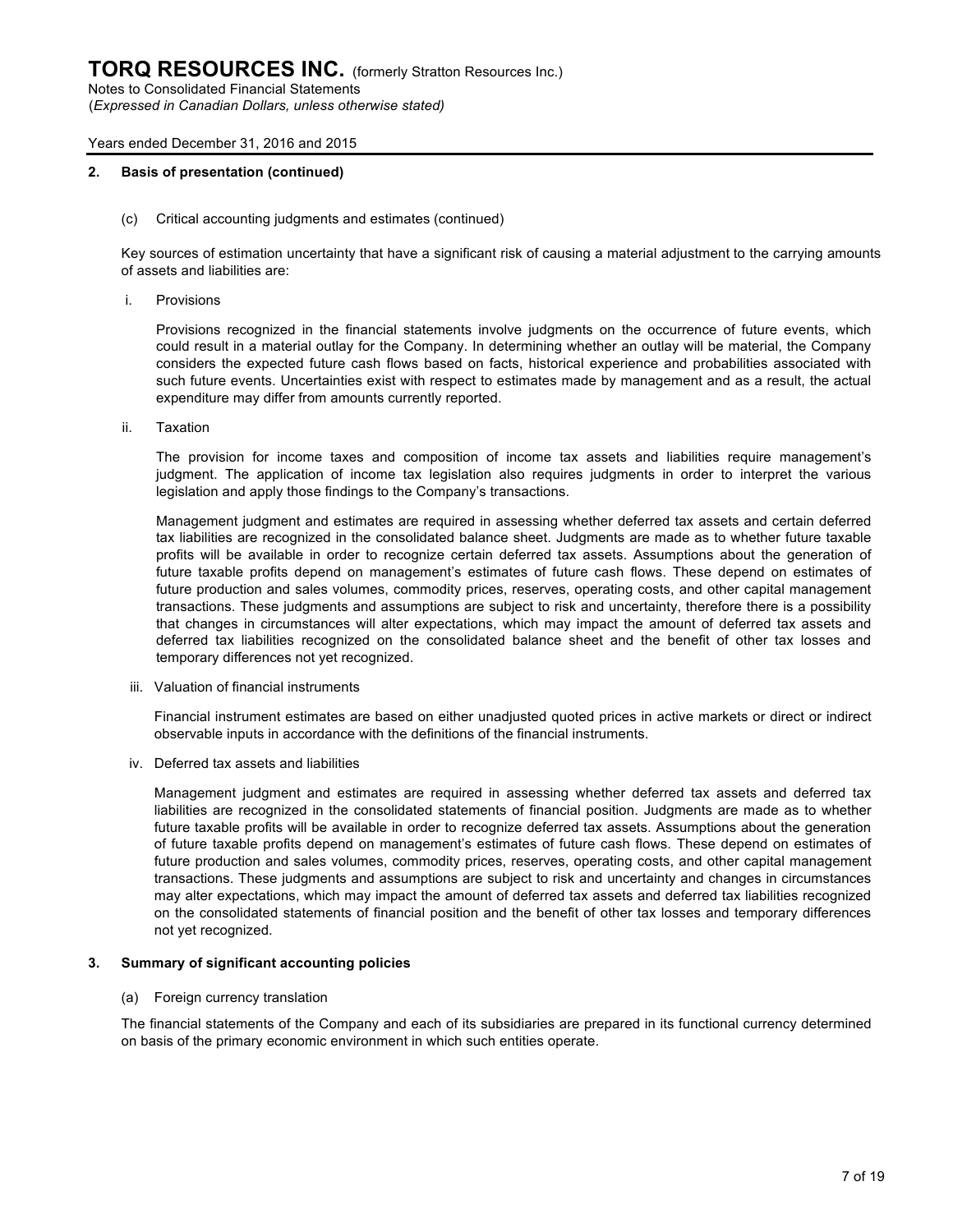Notes to Consolidated Financial Statements (*Expressed in Canadian Dollars, unless otherwise stated)*

#### Years ended December 31, 2016 and 2015

#### **3. Summary of significant accounting policies (continued)**

(a) Foreign currency translation (continued)

Transactions in currencies other than the functional currency are recorded at the rates of exchange prevailing at the transaction dates. At each reporting date, monetary items denominated in foreign currencies are translated into the entity's functional currency at the then prevailing rates and non-monetary items measured at historical cost are translated into the entity's functional currency at rates in effect at the date the transaction took place.

Exchange differences arising on the settlement of monetary items or on translating monetary items at rates different from those at which they were translated on initial recognition during the period or in previous financial statements are included in the consolidated statements of loss and comprehensive loss for the period in which they arise.

For subsidiaries whose functional currency differs from the presentation currency of the Company, foreign currency balances and transactions are translated into the presentation currency as follows:

- Assets and liabilities are translated at the rates of exchange at the consolidated balance sheet date;
- Interest and other income and expenses are translated at average exchange rates throughout the reporting period or at rates that approximate the actual exchange rates; items such as depreciation are translated at the monthly average exchange rate;
- Exchange gains and losses on translation are included in other comprehensive loss.

The exchange gains and losses are recognized in comprehensive loss upon the substantial disposition, liquidation or closure of the entity that gave rise to such amounts.

(b) Financial instruments

The Company recognizes financial assets and liabilities on its consolidated statement of financial position when it becomes a party to the contract creating the asset or liability.

On initial recognition, all financial assets and financial liabilities are recorded at fair value, net of attributable transaction costs, except for financial assets and liabilities classified as at fair value through profit or loss ("FVTPL"). The directly attributable transaction costs of financial assets and liabilities classified as at FVTPL are expensed in the period in which they are incurred.

Subsequent measurement of financial assets and liabilities depends on the classifications of such assets and liabilities and are described as follows:

| <b>Classification</b>         | <b>Measurement after initial</b>                        | Recognition of gains or losses related to                                                                             |
|-------------------------------|---------------------------------------------------------|-----------------------------------------------------------------------------------------------------------------------|
|                               | recognition                                             | fair value changes                                                                                                    |
| <b>Financial assets:</b>      |                                                         |                                                                                                                       |
| Loans and receivables         | Amortized cost (using the effective<br>interest method) | On de-recognition, impairment and write-<br>downs                                                                     |
| Held-to-maturity              | Amortized cost (using the effective<br>interest method) | On de-recognition, impairment and write-<br>downs                                                                     |
| Available-for-sale ("AFS")    | Fair value                                              | Recognized in other comprehensive loss and<br>reclassified to comprehensive loss on de-<br>recognition and impairment |
| <b>FVTPL</b>                  | Fair value                                              | Recognized in comprehensive loss                                                                                      |
| <b>Financial liabilities:</b> |                                                         |                                                                                                                       |
| Other financial liabilities   | Amortized cost (using the effective<br>interest method) | On de-recognition, impairment and write-<br>downs                                                                     |
| <b>FVTPL</b>                  | Fair value                                              | Recognized in comprehensive loss                                                                                      |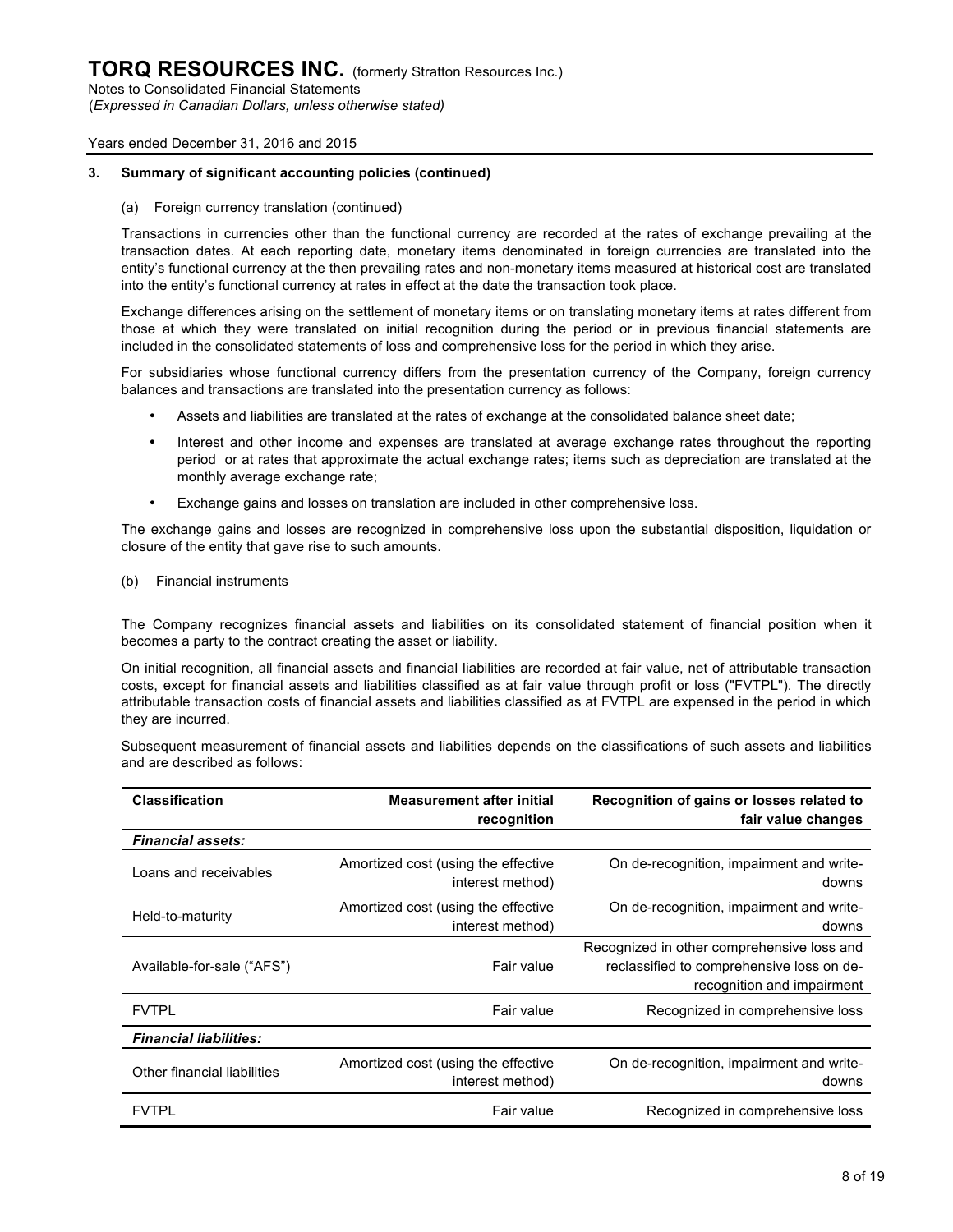#### Years ended December 31, 2016 and 2015

#### **3. Summary of significant accounting policies (continued)**

#### (b) Financial instruments (continued)

Financial liabilities classified as FVTPL include financial liabilities held for trading and financial liabilities designated upon initial recognition as FVTPL. Derivatives, including separated embedded derivatives, are also classified as FVTPL unless they are designated as effective hedging instruments.

As at December 31, 2016, the Gecon financial liability was a financial liability classified at FVTPL (note 6). As at December 31, 2015, the Company did not have any financial liabilities classified as FVTPL.

#### (c) Mineral property interests

The Company accounts for exploration and evaluation expenditures in accordance with IFRS 6 - Exploration for and Evaluation of Mineral Resources ("IFRS 6").

Exploration and evaluation expenditures include the costs of acquiring licenses, costs associated with exploration and evaluation activity, and the fair value (at acquisition date) of exploration and evaluation assets acquired in a business combination or asset acquisition. Exploration costs include value-added taxes incurred in foreign jurisdictions when recoverability of these taxes is uncertain. Exploration and evaluation expenditures are capitalized until properties are determined to contain economically recoverable mineral resources, are abandoned or the interest is sold. Option payments received are credited against the deferred exploration and evaluation expenditures. No gain or loss on disposition of a partial interest is recorded until all carrying costs of the interest have been offset by proceeds of sale or option payments received.

Costs incurred before the Company has obtained the legal rights to explore an area are recognized in the net income / loss. Capitalized costs are only allocated to the extent that these costs can be related directly to operational activities in the relevant area of interest where it is considered likely to be recoverable by future exploitation or sale or where the activities have not reached a stage which permits a reasonable assessment of the existence of economically recoverable mineral resources.

Exploration and evaluation assets are assessed for impairment when (i) sufficient data exists to determine technical feasibility and commercial viability, and (ii) facts and circumstances suggest that the carrying amount exceeds the recoverable amount.

Once the technical feasibility and commercial viability of the extraction of mineral resources in an area of interest are demonstrable, deferred exploration and evaluation expenditures attributable to that area of interest are first tested for impairment and then reclassified to mineral interests and development assets within property and equipment. Recoverability of the carrying amount of the exploration and evaluation assets is dependent on successful development and commercial exploitation, or alternatively, sale of the respective areas of interest.

#### (d) Impairment of non-financial assets

At each reporting date, the Company reviews the carrying amounts of its assets to determine whether there are any indicators of impairment. If any such indicator exists, the recoverable amount of the asset is estimated in order to determine the extent of the impairment, if any.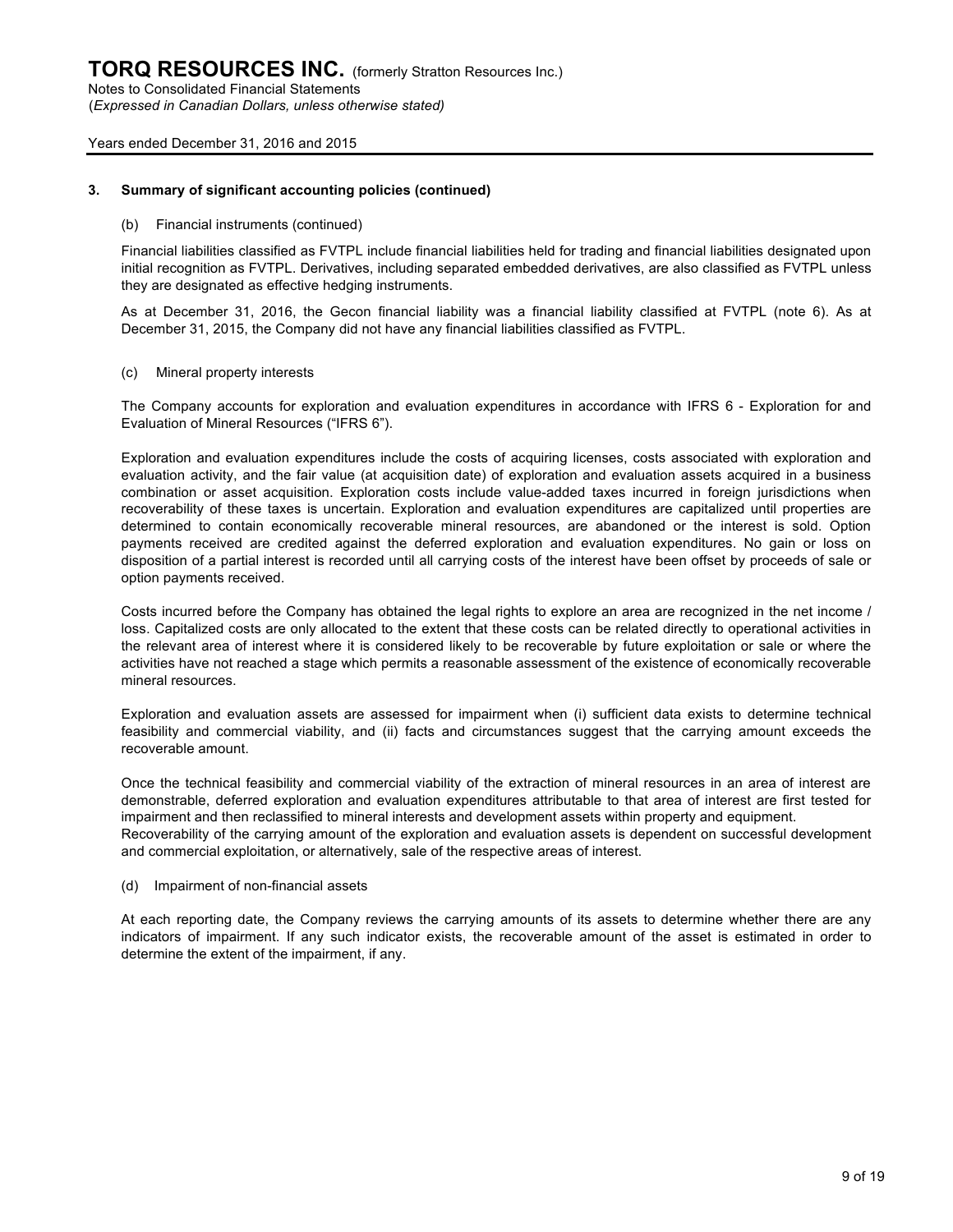#### Years ended December 31, 2016 and 2015

#### **3. Summary of significant accounting policies (continued)**

(d) Impairment of non-financial assets (continued)

Where the asset does not generate cash inflows that are independent from other assets, the Company estimates the recoverable amount of the cash-generating unit ("CGU") to which the asset belongs. Any intangible asset with an indefinite useful life is tested for impairment annually and whenever there is an indication that the asset may be impaired. An asset's recoverable amount is the higher of fair value less costs of disposal and value in use. In assessing value in use, the estimated future cash flows are discounted to their present value, using a pre-tax discount rate that reflects current market assessments of the time value of money and the risks specific to the asset for which estimates of future cash flows have not been adjusted.

If the recoverable amount of an asset or CGU is estimated to be less than its carrying amount, the carrying amount is reduced to the recoverable amount and an impairment loss is recognized immediately in the statement of comprehensive loss. Where an impairment subsequently reverses, the carrying amount is increased to the revised estimate of recoverable amount but only to the extent that this does not exceed the carrying value that would have been determined if no impairment had previously been recognized. A reversal of impairment is recognized in the statement of comprehensive loss.

(e) Provisions

Provisions are recorded when a present legal or constructive obligation exists as a result of past events where it is probable that an outflow of resources embodying economic benefit will be required to settle the obligation, and a reliable estimate of the amount of the obligation can be made.

(f) Loss per share

Basic loss per share is calculated by dividing net loss available to common shareholders by the weighted average number of common shares outstanding during the relevant period. Diluted loss per share is calculated by dividing net loss applicable to common shareholders by the weighted average number of diluted common shares outstanding during the year. Diluted common shares reflect the potential dilutive effect of exercising the stock options and warrants based on the treasury stock method.

(g) Share-based payments

From time to time, the Company grants stock options to employees and non-employees. An individual is classified as an employee, versus a non-employee, when the individual is an employee for legal or tax purposes (direct employee) or provides services similar to those performed by a direct employee.

Where equity-settled share options are awarded to employees the fair value of the options, estimated using the Black-Scholes option pricing model, at the date of grant is charged to the net loss over the vesting period. Performance vesting conditions are taken into account by adjusting the number of equity instruments expected to vest at each reporting date so that, ultimately, the cumulative amount recognized over the vesting period is based on the number of options that eventually vest.

Where the terms and conditions of options are modified before they vest, the increase in the fair value of the options, measured immediately before and after the modification, is also charged to the net loss over the remaining vesting period.

Where equity instruments are granted to non-employees, they are recorded at the fair value of the goods or services received in the net loss, unless they are related to the issuance of shares. Amounts related to the issuance of shares are recorded as a reduction of share capital.

When the value of goods or services received in exchange for the share-based payment cannot be reliably estimated, the fair value is measured by use of a valuation model. The expected life used in the model is adjusted, based on management's best estimate, for the effects of non-transferability, exercise restrictions, and behavioral considerations.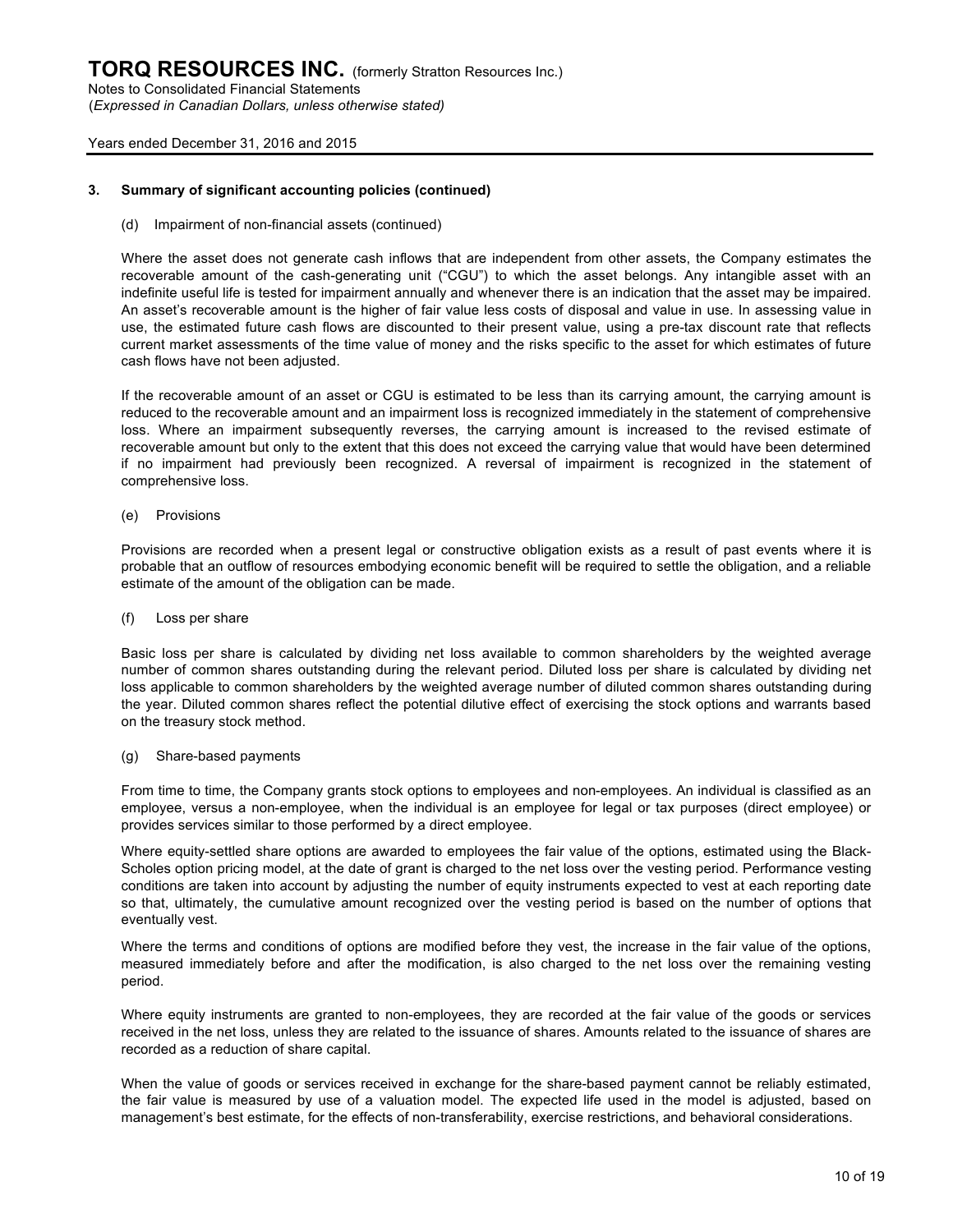Notes to Consolidated Financial Statements (*Expressed in Canadian Dollars, unless otherwise stated)*

#### Years ended December 31, 2016 and 2015

#### **3. Summary of significant accounting policies (continued)**

(g) Share-based payments (continued)

All equity-settled share-based payments are reflected in share-based payment reserve, until exercised. Upon exercise shares are issued from treasury and the amount reflected in share-based payment reserve is credited to share capital along with any consideration paid.

Where a grant of options is cancelled or settled during the vesting period, excluding forfeitures when vesting conditions are not satisfied, the Company immediately accounts for the cancellation as an acceleration of vesting and recognizes the amount that otherwise would have been recognized for services received over the remainder of the vesting period.

Any payment made to the employee on the cancellation is accounted for as the repurchase of an equity interest except to the extent the payment exceeds the fair value of the equity instrument granted, measured at the repurchase date. Any such excess is recognized as an expense.

(h) Income taxes

Income tax expense comprises current and deferred tax. Income tax is recognized in net loss except to the extent that it relates to a business combination, or items recognized directly in equity or in other comprehensive loss.

Current tax expense is the expected tax payable on the taxable income for the year, using tax rates enacted or substantively enacted at period end, adjusted for amendments to tax payable with regards to previous years.

Deferred tax is provided using the liability method, providing for temporary differences between the carrying amounts of assets and liabilities for financial reporting purposes and the amounts used for taxation purposes. The amount of deferred tax provided is based on the expected manner of realization or settlement of the carrying amount of assets and liabilities, using tax rates enacted or substantively enacted at the financial position statement date.

A deferred tax asset is recognized only to the extent that it is probable that future taxable profits will be available against which the asset can be utilized. To the extent that the Company does not consider it probable that a deferred tax asset will be recovered, a reduction in the asset is recognized. Deferred tax assets and liabilities are offset when there is a legally enforceable right to set off current tax assets against current tax liabilities and when they relate to income taxes levied by the same taxation authority and the Company intends to settle its current tax assets and liabilities on a net basis.

(i) Changes in accounting policies

#### Revenue Recognition

In May 2014, the IASB issued IFRS 15 – Revenue from Contracts with Customers ("IFRS 15") which supersedes IAS 11 – Construction Contracts, IAS 18 – Revenue, IFRIC 13 – Customer Loyalty Programs, IFRIC 15 – Agreements for the Construction of Real Estate, IFRIC 18 – Transfers of Assets from Customers, and SIC 31 – Revenue – Barter Transactions Involving Advertising Services. IFRS 15 establishes a single five-step model framework for determining the nature, amount, timing and uncertainty of revenue and cash flows arising from a contract with a customer. The standard is currently mandatory for annual periods beginning on or after January 1, 2018, with early adoption permitted. The Company does not expect the adoption of this standard to impact its financial statements, as currently the Company does not earn revenues.

#### Financial instruments

In July 2014, the IASB issued the final version of IFRS 9 – Financial Instruments ("IFRS 9") to replace IAS 39 – Financial Instruments: Recognition and Measurement. IFRS 9 provides a revised model for recognition and measurement of financial instruments and a single, forward-looking "expected loss" impairment model. IFRS 9 also includes a substantially reformed approach to hedge accounting. The standard is effective for annual periods beginning on or after January 1, 2018, with early adoption permitted. The Company is currently evaluating the impact of the adoption of this standard on its consolidated financial statements.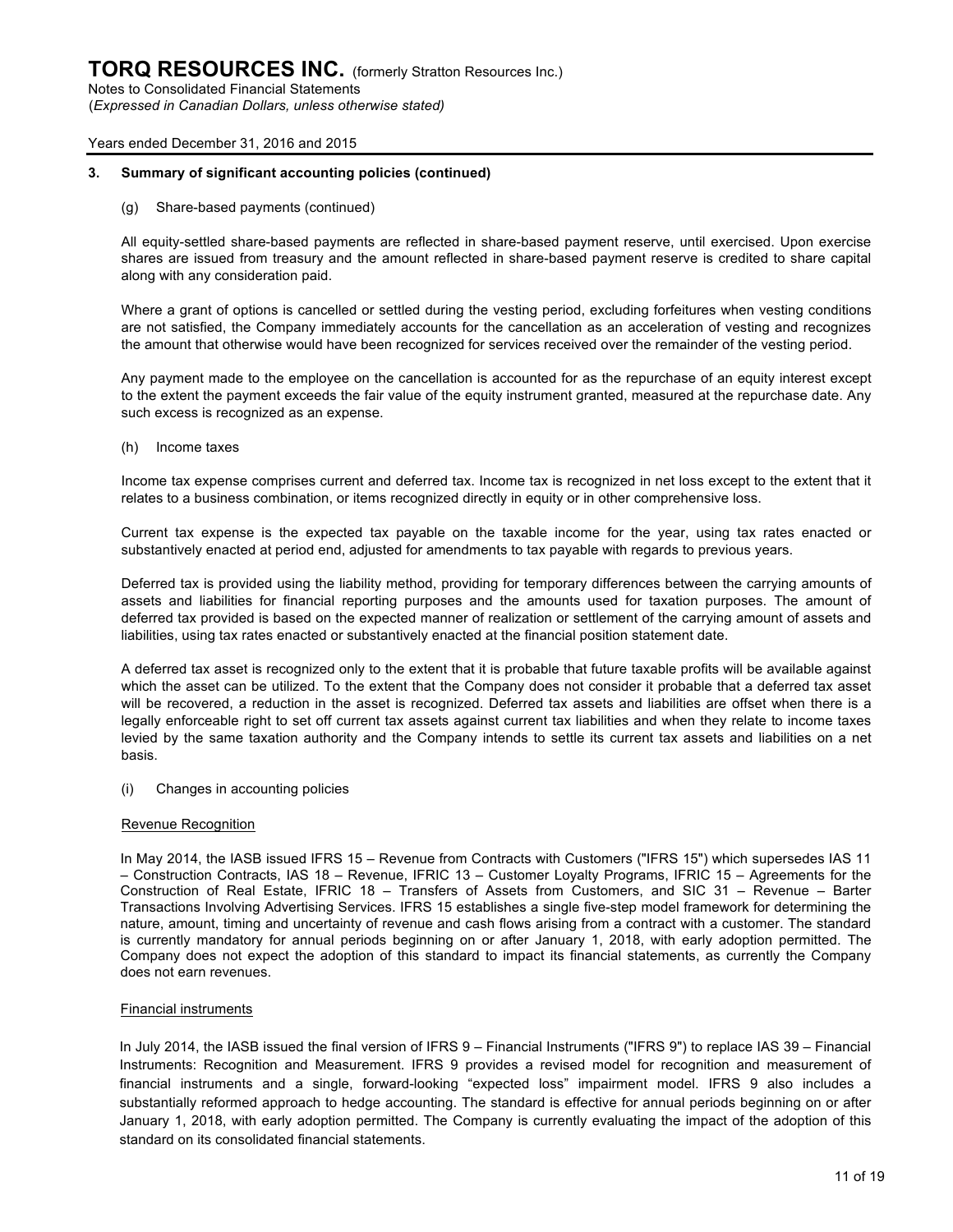#### Years ended December 31, 2016 and 2015

#### **3. Significant accounting policies (continued)**

(i) Changes in accounting policies (continued)

#### Leases

In January 2016, the IASB published a new accounting standard, IFRS 16 – Leases ("IFRS 16") which supersedes IAS 17 – Leases. IFRS 16 specifies how to recognize, measure, present and disclose leases. The standard provides a single lessee accounting model, requiring the recognition of assets and liabilities for all leases, unless the lease term is 12 months or less or the underlying asset has a low value. The standard is effective for annual periods beginning on or after January 1, 2019, with early adoption permitted if IFRS 15, has also been applied. The Company does not have any material lease agreements and does not expect the adoption of this standard to materially impact its consolidated financial statements.

#### **4. Prepaid expenses and deposits**

Prepaid expenses and deposits balance at December 31, 2016 includes \$239,600 (December 31, 2015 - \$Nil) of security deposits paid to the Department of Natural Resources of Newfoundland and Labrador in respect to the Newfoundland project (note 5). The security deposits are refundable to the Company upon the completion of assessment work on the claims in the aggregate amount of \$955,400 by October 24, 2017 and an additional \$3,000 by November 17, 2017.

#### **5. Mineral property interests**

#### a) Newfoundland project

On October 28, 2016, the Company entered into an option agreement with Wildwood Exploration Inc. to acquire the rights to approximately 119,000 hectares in Newfoundland, Canada (the "Newfoundland Option"). Under the terms of the Newfoundland Option, the Company may acquire a 100% interest, subject to a NSR royalty, in 4,777 mineral claims through a combination of work expenditures and cash and share payments as listed in the table below:

|                               |               |                      | Work         |
|-------------------------------|---------------|----------------------|--------------|
| Due dates                     | Cash Payments | <b>Common Shares</b> | Expenditures |
| Upon signing of the agreement | 75.000<br>\$  | 100.000              | \$           |
| On or before October 28, 2017 | 150,000       | 200.000              | 250,000      |
| On or before October 28, 2018 | 200,000       | 250,000              | 500,000      |
| On or before October 28, 2019 | 250,000       | 400.000              | 500,000      |
| On or before October 28, 2020 | 175.000       | 500.000              | 1.000.000    |
| On or before October 28, 2021 |               | 1.750.000            |              |
| Total                         | 850.000       | 3.200.000            | \$2.250.000  |

The NSR is 2.0% with 50% (being 1.0%) buyable for \$3,000,000 any time.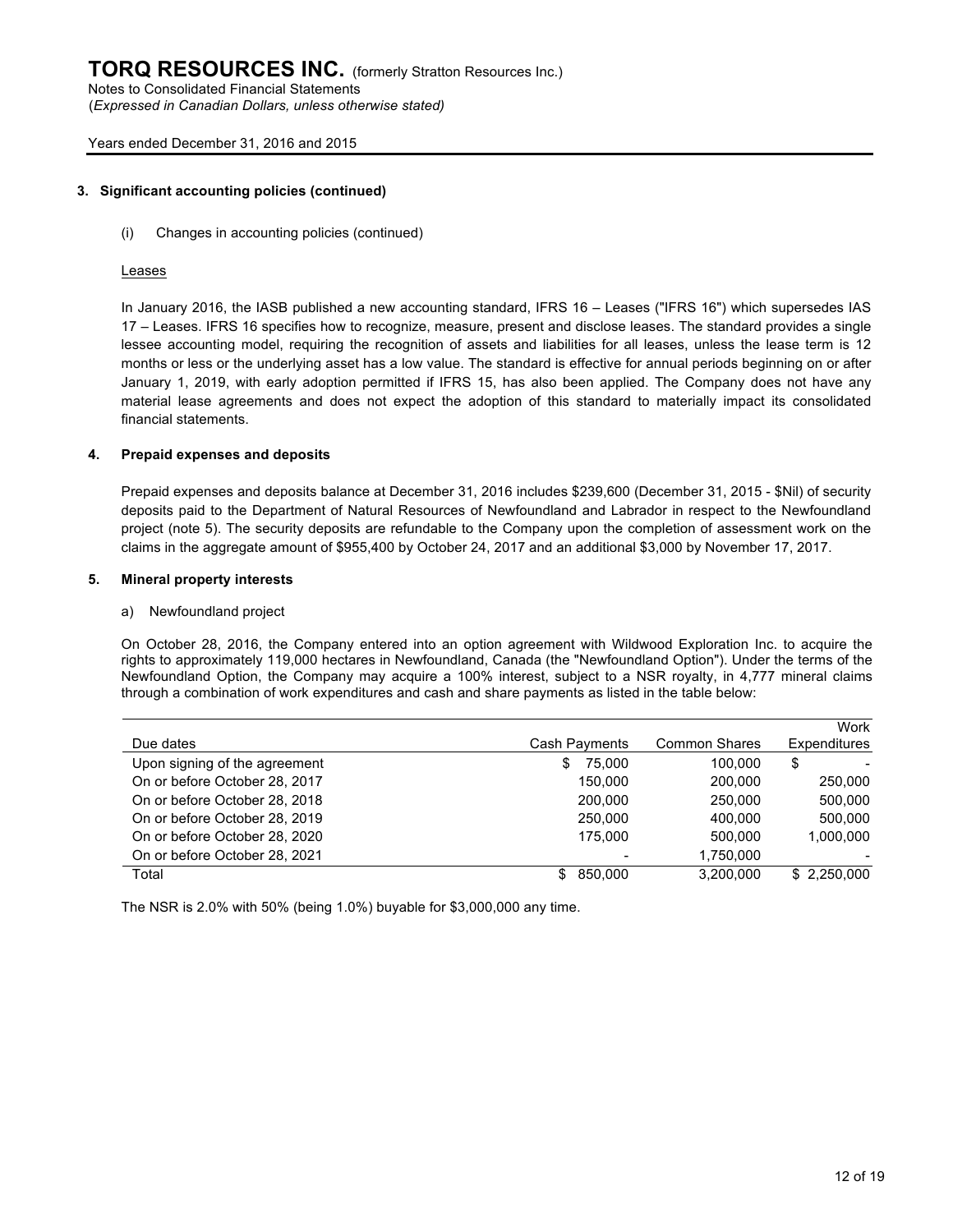Years ended December 31, 2016 and 2015

#### **5. Mineral property interests (continued)**

#### b) Lunar project

Effective September 30, 2015, the Company made the decision to let lapse the claims of its 100% owned Lunar project. As a result, included in the results of the year ended December 31, 2015, there is an impairment charge of \$325,334 to write-off the capitalized acquisition, exploration and evaluation expenditures associated with the project.

c) The following is a continuity of costs capitalized as mineral property interests:

|                                         | <b>Newfoundland</b> |
|-----------------------------------------|---------------------|
| Balance as at December 31, 2015         | \$                  |
| <b>Acquisition costs</b>                |                     |
| Additions:                              |                     |
| Option payments                         | 135,000             |
| Other acquisition costs                 | 81,180              |
| <b>Exploration and evaluation costs</b> |                     |
| Additions:                              |                     |
| Drilling and sampling                   | 159,292             |
| Logistics                               | 9,642               |
| Project support cost                    | 115,574             |
| Wages and consultants                   | 104,544             |
| Balance as at December 31, 2016         | \$<br>605,232       |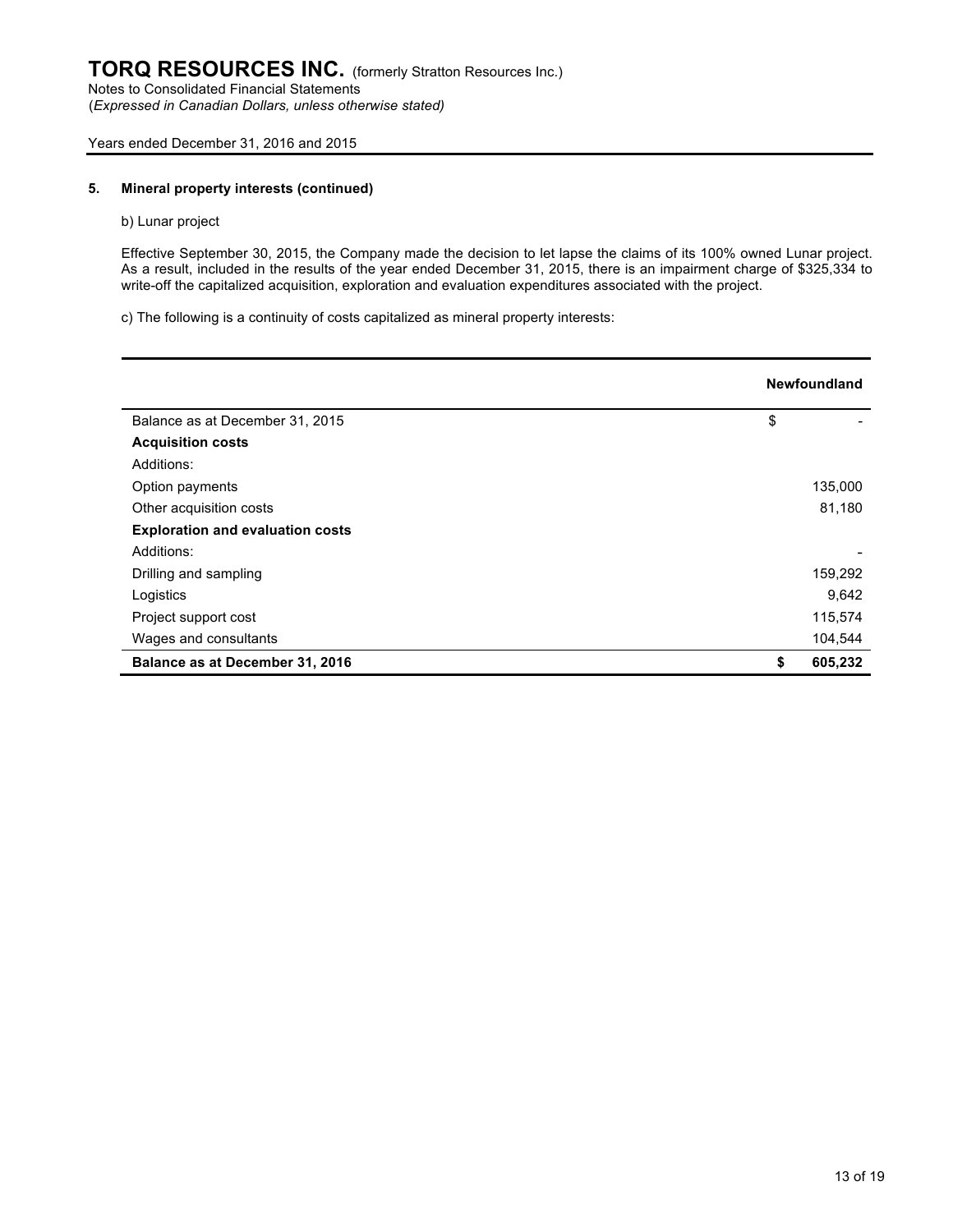Notes to Consolidated Financial Statements (*Expressed in Canadian Dollars, unless otherwise stated)*

#### Years ended December 31, 2016 and 2015

#### **6. Gecon investment agreement**

Effective November 16, 2016, pursuant to an investment agreement, the Company acquired a beneficial interest in 100% of the capital of a Bulgarian shell company, Gecon OOD ("Gecon"), for the purposes of establishing mineral exploration operations in the country. Pursuant to the investment agreement between the Company and Gecon's former shareholder, the Company will pay a minimum of USD 50,000 and a maximum of USD 200,000 at any time within a 3-year period of signing the investment agreement in exchange for its beneficial interest in Gecon.

The Company recognized a financial liability with a fair value estimated at \$218,472 at November 16, 2016 and December 31, 2016. The fair value of the liability was determined using a probability weighted scenario based approach with the following assumptions:

- Average undiscounted cash settlement value of USD 170,000
- Expected timing of the cash settlement of 3 years
- Risk free interest rate of 1.47% based on US Treasury Bill interest rates
- Foreign exchange rate of 1.34 CAD for 1 USD based on the Bank of Canada exchange rate at December 31, 2016.

The fair value of the liability as well as professional and other fees incurred in connection with the acquisition of the 100% beneficial interest in Gecon were included in the consolidated statement of loss and comprehensive loss for the year, within line item Gecon startup costs, as follows:

| Gecon startup costs                                    | <b>December 31, 2016</b> |                   |
|--------------------------------------------------------|--------------------------|-------------------|
| Fair value of liability<br>Professional fees and other |                          | 218,472<br>27.463 |
|                                                        | S                        | 245.935           |

#### **7. Share capital**

#### (a) Authorized

Unlimited common shares without par value

#### (b) Share issuances

#### **Year ended December 31, 2016:**

Pursuant to the Newfoundland Option Agreement (note 5 (a)) the Company issued 100,000 common shares with a total fair value of \$60,000. The fair value of the shares was determined based on the closing price of the Company's shares quoted at TSX Venture Exchange at the date of issuance of the shares, December 1, 2016.

On August 30, 2016, the Company closed a private placement for gross proceeds of \$7,000,000 (the "Private Placement") pursuant to which the Company issued an aggregate of 20,000,000 common shares at a price of \$0.35 per common share. Share issue costs related to the Private Placement, which included professional and regulatory fees, totaled \$43,612. There were no commissions or brokerage fees paid in connection with the Private Placement. A reconciliation of the impact of the Private Placement on share capital is as follows:

|                                          | Number of common<br>shares issued | Impact on<br>share capital |
|------------------------------------------|-----------------------------------|----------------------------|
| Common shares issued at \$0.35 per share | 20,000,000                        | 7,000,000<br>S.            |
| Cash share issue costs                   |                                   | (43, 612)                  |
|                                          | 20,000,000                        | 6,956,388                  |

#### **Year ended December 31, 2015:**

During the year ended December 31, 2015, the Company did not issue common shares.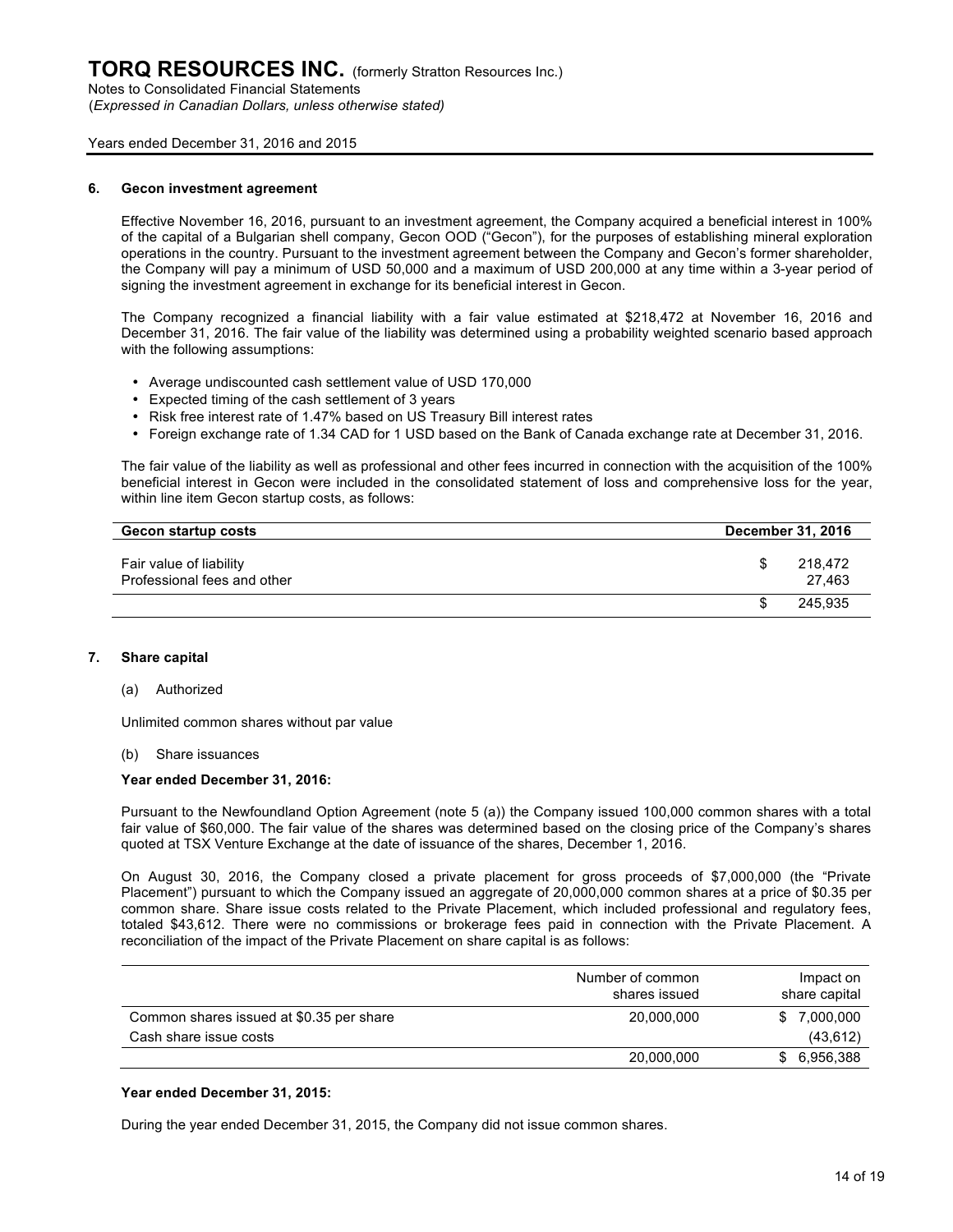Notes to Consolidated Financial Statements (*Expressed in Canadian Dollars, unless otherwise stated)*

#### Years ended December 31, 2016 and 2015

#### **8. Share option and warrant reserve**

#### Share-based options

The Company maintains a Rolling Share-based Option Plan providing for the issuance of stock options up to 10% of the Company's issued and outstanding common shares. The Company may grant from time to time stock options to its directors, officers, employees and other service providers. The stock options vest 25% on the date of the grant and 12½% every three months thereafter for a total vesting period of 18 months.

During the years ended December 31, 2016 and 2015, the Company did not grant any stock options and has no outstanding or exercisable stock options.

#### Share purchase warrants

During the years ended December 31, 2016 and 2015, the Company did not issue share purchase warrants and has no outstanding or exercisable share purchase warrants.

#### **9. Related party transactions**

All transactions with related parties have occurred in the normal course of operations and are measured at their fair value as determined by management. All amounts are unsecured, non-interest bearing and have no specific terms of settlement, unless otherwise noted.

|                                                           | Year ended<br>December 31, 2016 | Year ended<br>December 31, 2015 |
|-----------------------------------------------------------|---------------------------------|---------------------------------|
| Universal Mineral Services Ltd. <sup>1</sup>              |                                 |                                 |
| Included in the statement of loss and comprehensive loss: |                                 |                                 |
| Bank charges                                              | \$910                           | \$503                           |
| Consulting fees, directors' fees, wages and benefits      | 82,697                          | 43,378                          |
| Legal and professional fees                               | 80                              | 94                              |
| Office, rent and administration                           | 56,930                          | 35,386                          |
| Project evaluation costs                                  | 3,265                           | 3,690                           |
| Regulatory, transfer agent and shareholder information    | 2,153                           | 2,108                           |
| Capitalized to mineral property interest:                 |                                 |                                 |
| Newfoundland project                                      | 13,486                          |                                 |
| Total transactions for the years                          | \$159,521                       | \$85,159                        |

1) Universal Mineral Services Ltd., ("UMS") is a private company with directors and officers in common that, pursuant to an agreement dated December 30, 2015, provides office space and administrative services to the Company on a cost recovery basis. The outstanding balance owing at December 31, 2016 was \$30,388 (December 31, 2015 - \$7,871) and prepaid expenses and deposits balance was \$31,000 (December 31, 2015 - \$6,000).

Effective June 30, 2013, UMS agreed to settle historic payable balances totaling \$609,388 with a note payable for an equivalent value. The note payable was repaid in full effective August 30, 2016.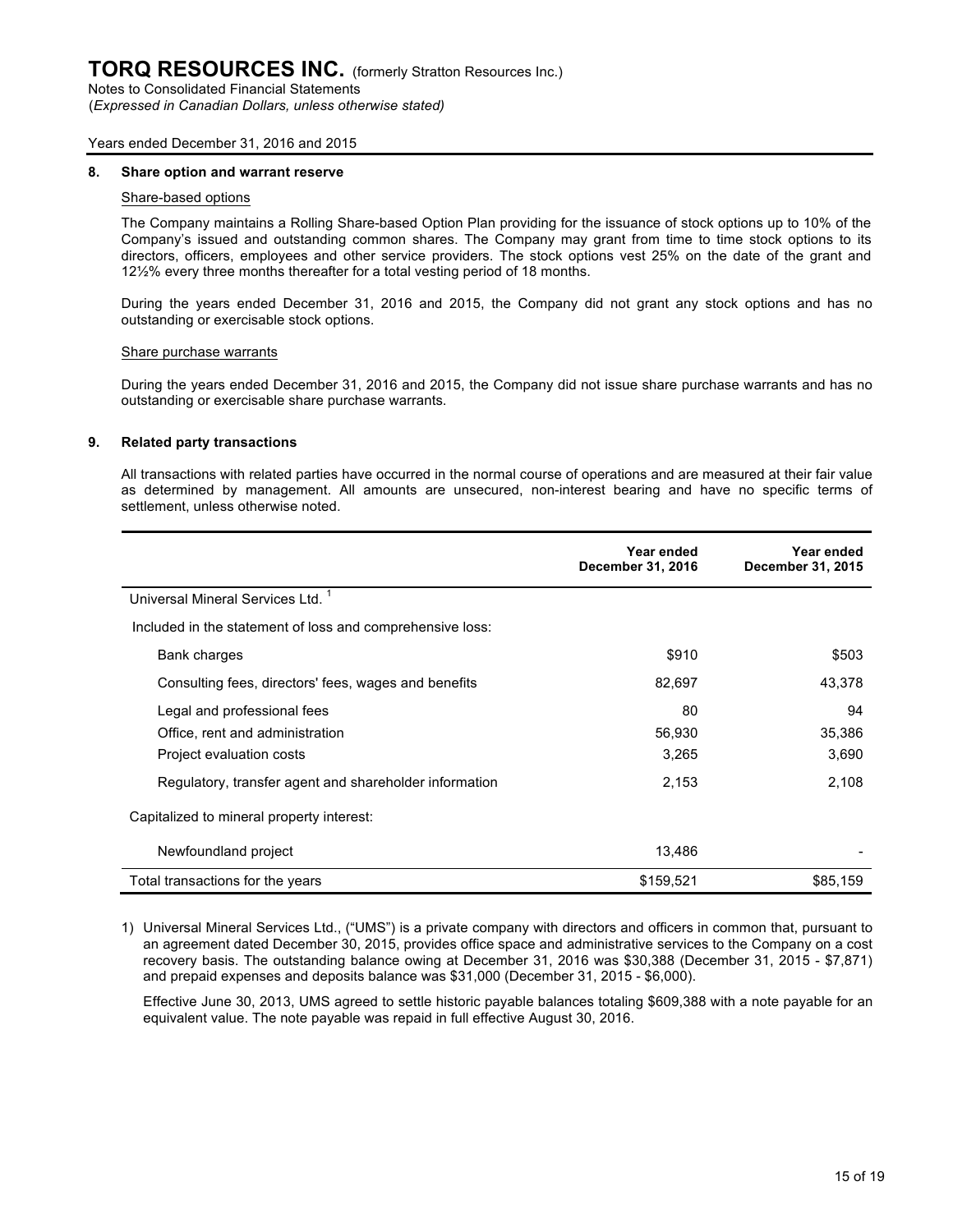#### Years ended December 31, 2016 and 2015

#### **9. Related party transactions (continued)**

#### Key management compensation

In addition to the transactions disclosed above, the Company provided the following compensation to key management members:

|                     | Year ended<br>December 31, 2016 | Year ended<br>December 31, 2015 |
|---------------------|---------------------------------|---------------------------------|
| Short-term benefits | ۰D                              | \$16.503                        |

#### **10. Financial instruments**

The Company's financial assets and liabilities are as follows:

|                         | Category             | <b>Carrying value</b> |     | December 31,<br>2016 | December 31,<br>2015 |
|-------------------------|----------------------|-----------------------|-----|----------------------|----------------------|
| <b>Financial assets</b> |                      |                       |     |                      |                      |
| Cash                    | <b>FVTPL</b>         | Fair value            | SS. | 5,864,033            | \$215.521            |
| Amounts receivable      | Loans and receivable | Amortized cost        |     | 31.938               | 1.097                |
|                         |                      |                       |     | 5,895,971            | 216,618              |

|                              | Category          | <b>Carrying value</b> | December 31,<br>2016 | December 31,<br>2015 |
|------------------------------|-------------------|-----------------------|----------------------|----------------------|
| <b>Financial liabilities</b> |                   |                       |                      |                      |
| Trade payables and other     | Other liabilities | Amortized cost        | 633.673              | 28,572               |
| Note payable                 | Other liabilities | Amortized cost        |                      | 609.388              |
| Gecon financial liability    | <b>FVTPL</b>      | Fair value            | 218.472              |                      |
|                              |                   |                       | 852,145              | 637,960              |

Financial instruments are evaluated under a fair value hierarchy that reflects the significance of inputs used in making fair value measurements as follows:

- Level 1 Quoted prices in active markets for identical assets or liabilities;
- Level 2 Inputs other than quoted prices included in Level 1 that are observable for the asset or liability, either directly (market prices) or indirectly (derived from market prices);
- Level 3 Inputs for the asset or liability that are not based upon observable market data.

As at December 31, 2016, the only financial instruments measured at fair value was the Gecon financial liability which is classified under level 3 of the fair value hierarchy (note 6).

The Company is exposed to the potential loss from various risks as outlined below.

(a) Credit risk

The Company is subject to credit risk on the cash and amounts receivable balances. The Company limits exposure to credit risk on liquid financial assets through maintaining its cash balances in Canadian highly rated financial institutions. The Company considers the risk of loss associated with cash to be low. The amounts receivable are primarily due from government agencies and are not considered to represent a material credit risk exposure to the Company.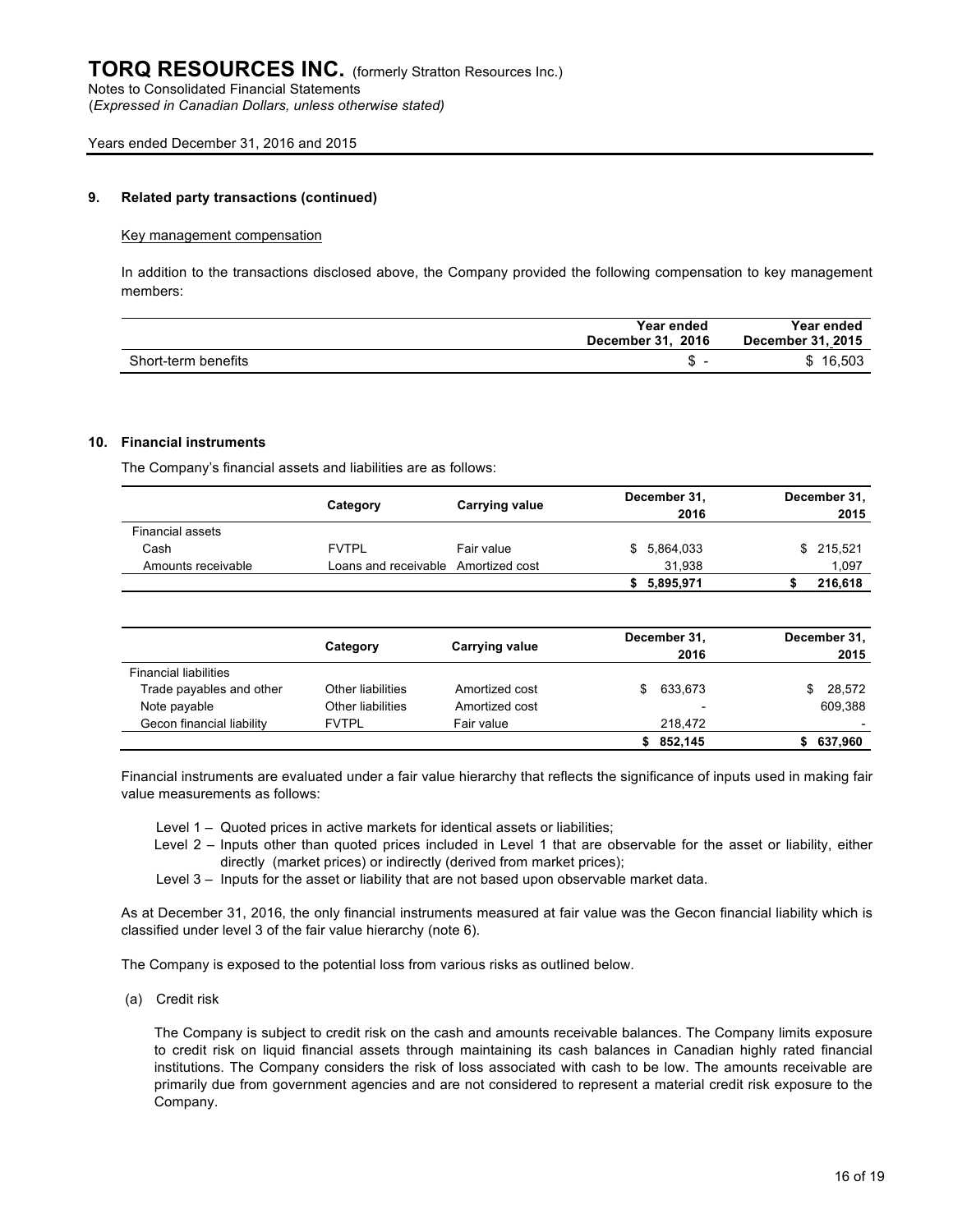#### Years ended December 31, 2016 and 2015

#### **10. Financial instruments (continued)**

(b) Liquidity risk

The Company manages liquidity risk by maintaining sufficient cash balances. Liquidity requirements are managed based on expected cash flow to ensure there is sufficient capital to meet short-term obligations. The Company estimates that is contractual obligations pertaining to accounts payable and accrued liabilities will be satisfied within one year.

#### (c) Market risk

This is the risk that the fair value or future cash flows of a financial instrument will fluctuate because of changes in market prices. Significant market risks to which the company is exposed are as follows:

#### Foreign currency risk

The Company is exposed to currency risk by having balances and transactions in currencies that are different from its functional currency (the Canadian dollar). As at December 31, 2016, the Company held net financial liabilities denominated in US dollars in the amount of \$165,642 and net financial assets denominated in Euro of \$33,632 (December 31, 2015 – net assets and liabilities of \$Nil denominated in foreign currencies).

A 10% increase or decrease in the US dollar and Euro exchange rates would result in an increase/decrease of approximately \$13,201 in the Company's net loss.

#### Interest rate risk

Interest rate risk is the risk that the fair value or future cash flows of a financial instrument will fluctuate because of changes in market interest rates.

The Company's cash attract interest at floating rates paid on deposits. The interest is typical of Canadian banking rates, which are at present low, however the conservative investment strategy mitigates the risk of deterioration to the investment. A change of one basis point in the interest rate would result in an increase/decrease of approximately \$5,860 in the Company's net loss.

#### **11. Supplemental cash flow information**

|                                                                                         | <b>December 31, 2016</b> | December 31, 2015 |
|-----------------------------------------------------------------------------------------|--------------------------|-------------------|
| Common shares issued in connection with the acquisition of<br>Mineral property interest | \$ 60,000                |                   |
| Change in accounts payable included in Mineral property Interest                        | \$293,523                | \$10,035          |

#### **12. Segmented information**

The Company operates as one operating segment being acquisition, exploration and development of mineral resource properties. As at December 31, 2016 all of the Company's non-current assets are located in Canada. The Company did not have any non-current assets as at December 31, 2015.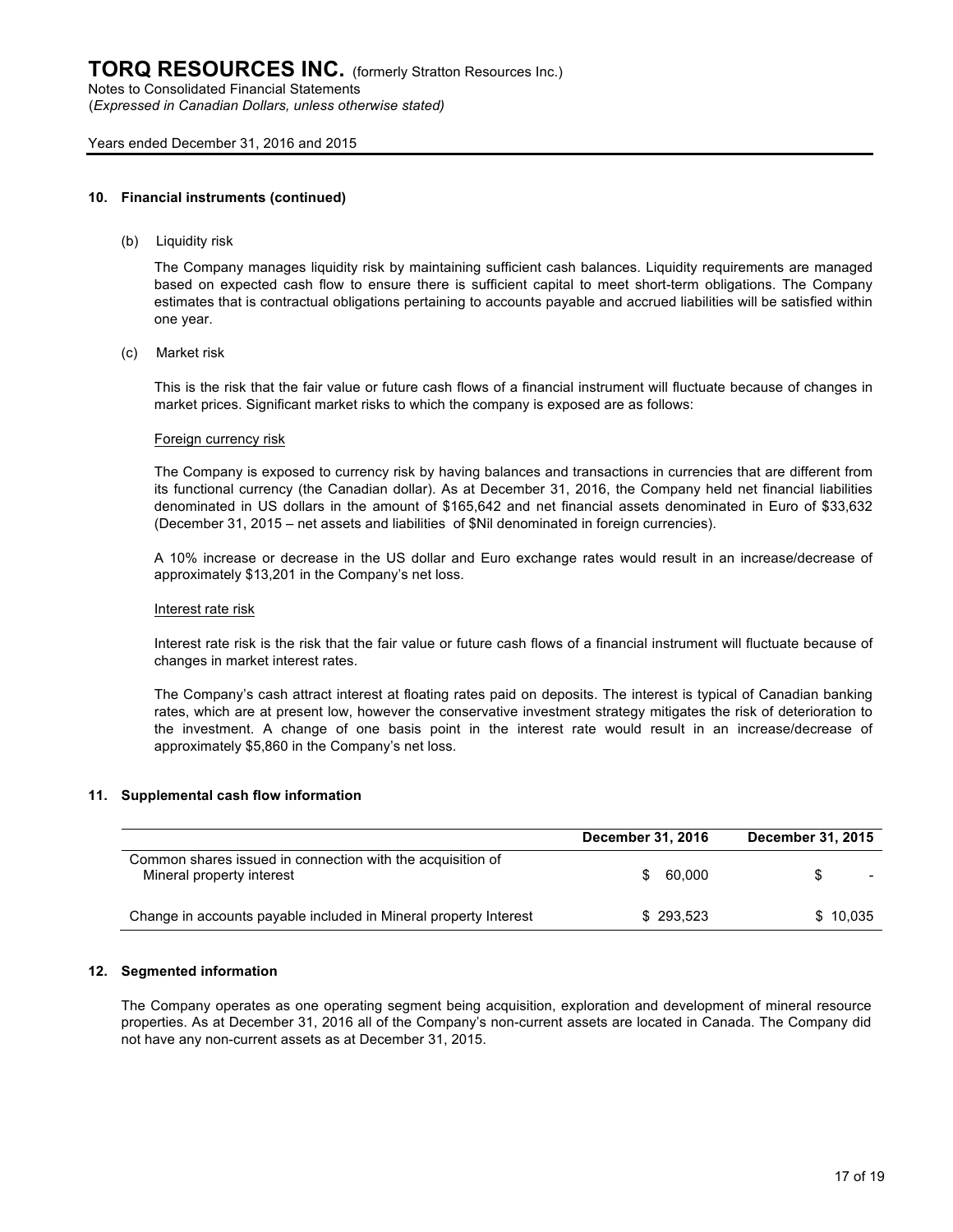#### **TORQ RESOURCES INC.** (formerly Stratton Resources Inc.) Notes to Consolidated Financial Statements

(*Expressed in Canadian Dollars, unless otherwise stated)*

#### Years ended December 31, 2016 and 2015

#### **13. Income taxes**

#### (a) Income tax recovery provision

The reconciliation of the income tax provision computed at statutory rates to the reported income tax provision is:

|                                                            | December 31, 2016 | December 31, 2015 |
|------------------------------------------------------------|-------------------|-------------------|
| Net loss for the year before income taxes                  | \$ (660, 499)     | (460, 357)<br>\$. |
|                                                            |                   |                   |
| Tax recovery based on statutory rate of 26.0%              | (171, 730)        | (119, 693)        |
| Effect of differences in tax rate in foreign jurisdictions | 30,008            |                   |
| Expiry of tax losses                                       |                   | 344,085           |
| Non-deductible expenses and other                          | 45.271            | 10,188            |
| Change in unrecognized deferred tax assets                 | 96,451            | (234,580)         |
| Income tax recovery                                        | \$                | \$                |

#### (b) Deductible temporary differences, unused tax losses and unused tax credits for which no deferred tax assets have been recognized are attributable to the following:

|                                       | <b>December 31, 2016</b> | December 31, 2015 |
|---------------------------------------|--------------------------|-------------------|
| Exploration and evaluation assets     | 7,927,243                | \$7,927,243       |
| Non-capital losses carried forward    | 7,967,786                | 7,513,077         |
| Investment tax credits                | ۰                        | 86,808            |
| Cumulative eligible capital and other | 119.144                  | 87,471            |
|                                       | 16,014,173               | \$15,614,599      |

(c) Tax losses

The Company has accumulated non-capital losses of \$7,780,232 in Canada as at December 31, 2016 (December 31, 2015 - \$7,513,077) for income tax purposes, which may be carried forward to reduce taxable income of future years. The Canadian non-capital losses will, if unused, expire in:

| Year of expiry | Amount        |
|----------------|---------------|
| 2026           | 628,051<br>\$ |
| 2027           | 1,036,992     |
| 2028           | 682,444       |
| 2029           | 652,086       |
| 2030           | 981,145       |
| 2031           | 1,465,623     |
| 2032           | 869,967       |
| 2033           | 890,382       |
| 2034           | 154,636       |
| 2035           | 152,333       |
| 2036           | 266,573       |
|                | \$7,780,232   |

As at December 31, 2016, the Company has non-capital losses of \$187,554 (December 31, 2015 - \$Nil) in Bulgaria which expire in 2021.